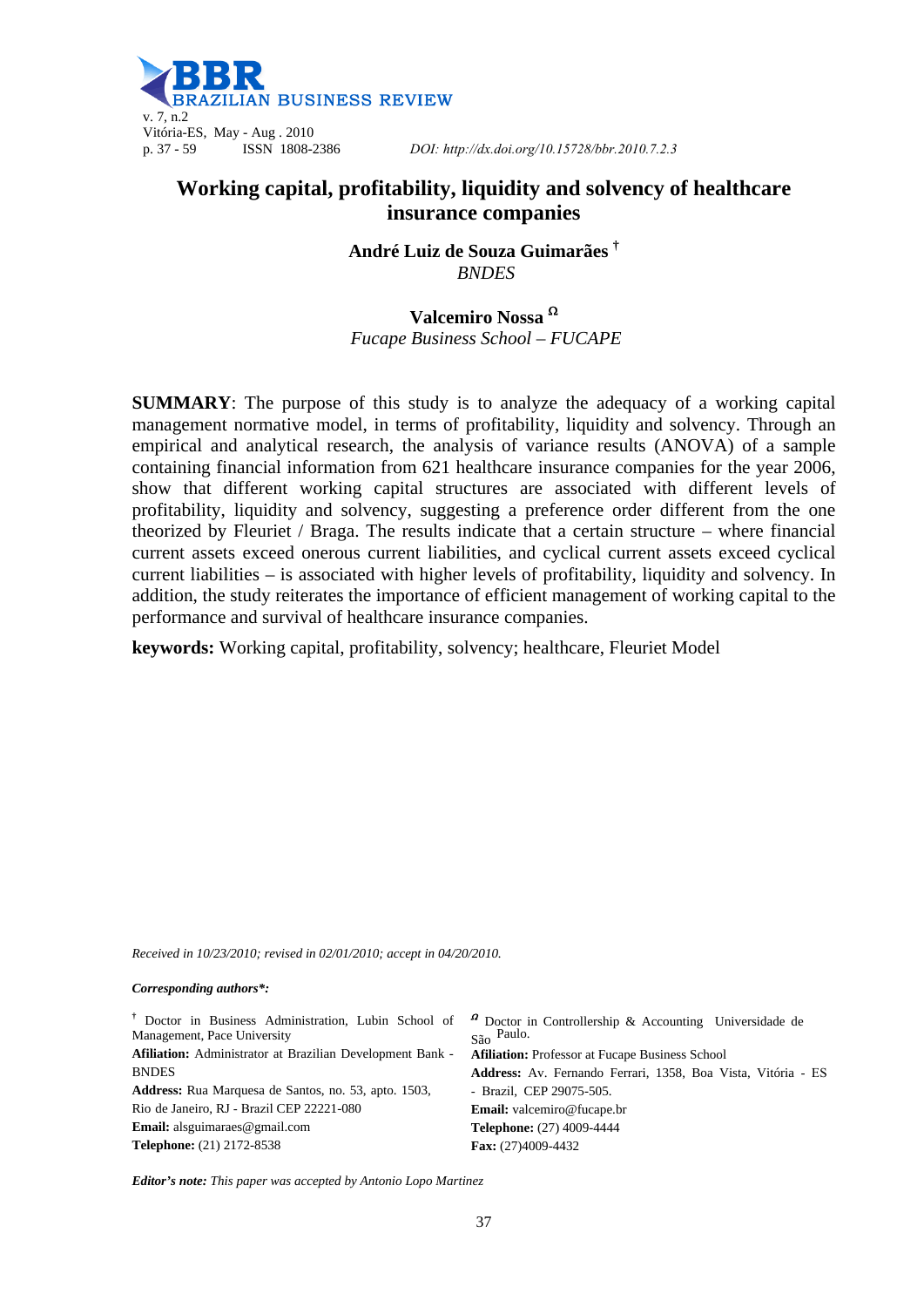#### **1. INTRODUCTION**

he importance of good management of working capital for the company's health is not a new idea (Collins, 1946; Park, 1951). More than a numerical curiosity, the working capital is important as "a figure which can be put to dynamic use in the hands of capable managers" (Park, 1951).

The proper management of working capital becomes extremely important when the company's business is to provide medical care. In this particular case, the bankruptcy of a company as a provider of health plan or hospital, for example, can cause irreversible damage to patients and significant damage along the care chain (Howard, 1995). Considering the strong increase in healthcare costs worldwide and the growing pressure on providers of medical care (Freudenheim, 2006), it seems prudent to pay attention to the financial health of these companies.

One of the key indicators of the companies' financial health is working capital (Altman, 1968). The framework discussed here – often called Fleuriet model (MF) – was introduced more than thirty years ago at Fundação Dom Cabral, by Fleuriet, Kehdy and Blanc (1978) as a new method for the dynamic and operational management of working capital.

Since its introduction, the MF became popular in Brazil, have being largely taught – especially in accounting and management graduation and post-graduation courses (Brasil, 2003; Medeiros, 2005). Despite the longevity, except in Brazil and France (Fleuriet, 2005), there is no literature record for the use of the model in other countries.

The purpose of this article is to empirically examine the adequacy of a normative model, proposed by Fleuriet, Kehdy and Blanc (1978, 2003) and the type of working capital financing structures (Braga, 1991; Marques e Braga, 1995), in terms of profitability , liquidity and solvency. For this, the article is divided into six sections. Following this introduction, a brief review of the theory introduces the studied hypotheses.

The third section presents the methodology, describing the sample, variables, and methods of analysis used. The fourth section presents the results of the analysis, and is followed by a discussion of the results, which offers a review of interpretations of the attractiveness of the types of working capital financing structures in the Fleuriet model, and suggests a subdivision of types that might be useful in explaining the discrepancies between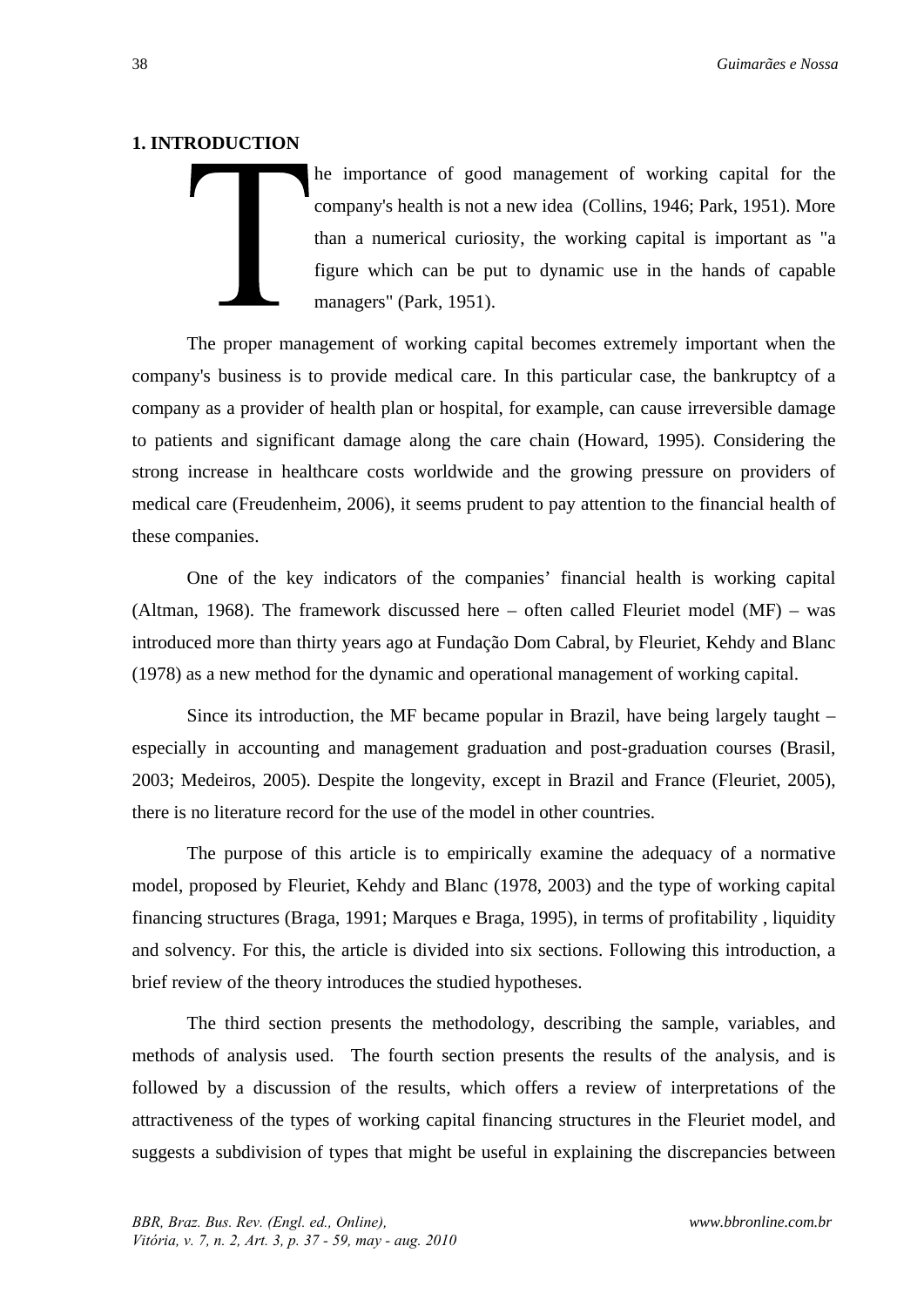the theory and our empirical findings (Fleuriet, Kehdy e Blanc, 1978; Braga, 1991; Marques e Braga, 1995).

The final section summarizes the study, underlining the importance of an efficient management of working capital for the company's health, and outlines some directions for future studies.

# **2. THEORY AND HYPOTHESES**

The Fleuriet Model is based on the existence of three interrelated cycles: production cycle, economic cycle and financial cycle. Therefore, every industry observes a characteristic financial cycle which indicates the normal rate at which transactions occur in that industry.

The financial cycle is also known as the cash conversion cycle (Richards e Laughlin, 1980) and represents the time it takes the company to recoup their investments (Gitman, 2004), indicating when and how much capital is needed to finance the operation. For example, a manufacture can have its cash conversion cycle starting with the payment of raw materials suppliers and ending with the receipt of sales.

Healthcare insurance, unlike most sectors of the economy, are mostly prepaid business (Alves, 2008), observing a favorable financial cycle, in which there is the anticipated payment of monthly premium rates and future payment of health care costs. Given this characteristic of the sector, a high balance of accounts receivable (e.g., more than 60 days) requires attention (e.g., possibly indicating an unrealistic balance of accounts receivable).

Also, a high balance of payables (e.g., more than 90 days) may suggest problems (e.g., suppliers and providers of care payment delay) that may lead to denying coverage for patients who need care. In normal conditions, health insurers experience a small (i.e., measured in days) negative financial cycle (i.e., collections and receipts occur more quickly than payments).

In 1978, Fleuriet and his co-authors published in Brazil his model of "Análise Dinâmica ou Avançada do Capital de Giro" (*Dynamic or Advanced Analysis of Working Capital*) (Fleuriet, Kehdy e Blanc, 1978), introducing and integrating two concepts that later and independently, become popular in the finance literature: the cash conversion cle (Richards e Laughlin, 1980) and the net liquid balance (or NLB) (Shulman e Cox, 1985; Shulman e Dambolena, 1986).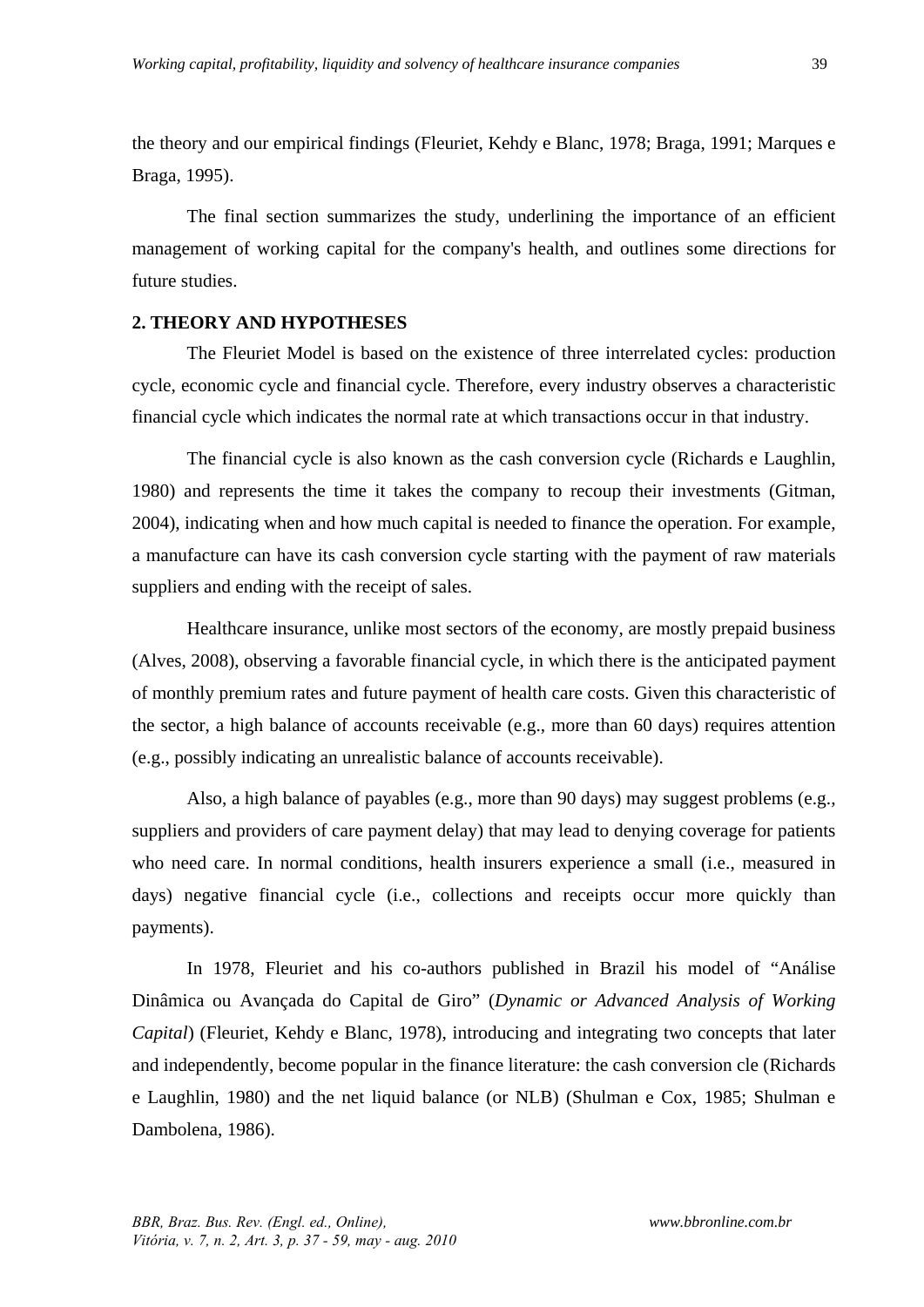Recently, these two concepts have been reintegrated in the Kiernan modified cash conversion cycle (1999). In his dynamic model, Fleuriet, Kehdy and Blanc (1978) noted that among the short-term obligations of the company, some are due to loans and financing, while other obligations are more directly related to the operation of the company, resulting from transactions with customers and suppliers.

The Fleuriet model (Fleuriet, Kehdy e Blanc, 1978) begins with a reclassification of the balance accounts in: short-term (or erratic), operating (or cyclical) and long term, as described in Table 1.

**Term Reclassification Assets Liabilities** Short Financial or Erratic Financial accounts of current assets (e.g., cash and net investment) Financial accounts of current liabilities (e.g., loans) Short Operating or Cyclical Operating accounts of current assets (e.g., inventory, accounts receivable, etc.) Operating accounts of current liabilities (e.g., suppliers, wages payable, etc.) Long Permanent Fixed and long-term assets Long-term liability and stockholders1 equity

**Table 1 – Reclassification of accounts according the Fleuriet model:** 

Source: adaptation of Fleuriet, Kehdy and Blanc (1978)

The first group, named "short term" or "erratic", includes accounts of a financial nature, such as cash and other equivalents investments (i. e. financial current assets) and loans or other financial obligations (i. e., onerous current liabilities). The second group, named "operating" or "cyclical" includes assets and liabilities not included in the first group.

Finally, the third group contains long-term accounts (i.e., non-current), such as fixed assets, long-term bonds and stockholder's equity. Following this reclassification, and according the nature of the sources and funds applications, three totals are calculated that determine the company's financial structure and liquidity under an operating point of view.

The first is the cash balance (ST), which represents the difference between applications and the short term sources and is calculated by subtracting onerous current liabilities (PCO) from financial current assets (ACF):  $ST = ACF - PCO$ . The cash balance indicates the actual liquidity of the company.

A positive cash balance indicates that the company has enough cash to cope with their short-term financial obligations without reducing the resources allocated to the operating cycle. A negative cash balance indicates that the company will have to obtain additional working capital or reduce the resources used in operational cycle in order to cope with shortterm financial obligations.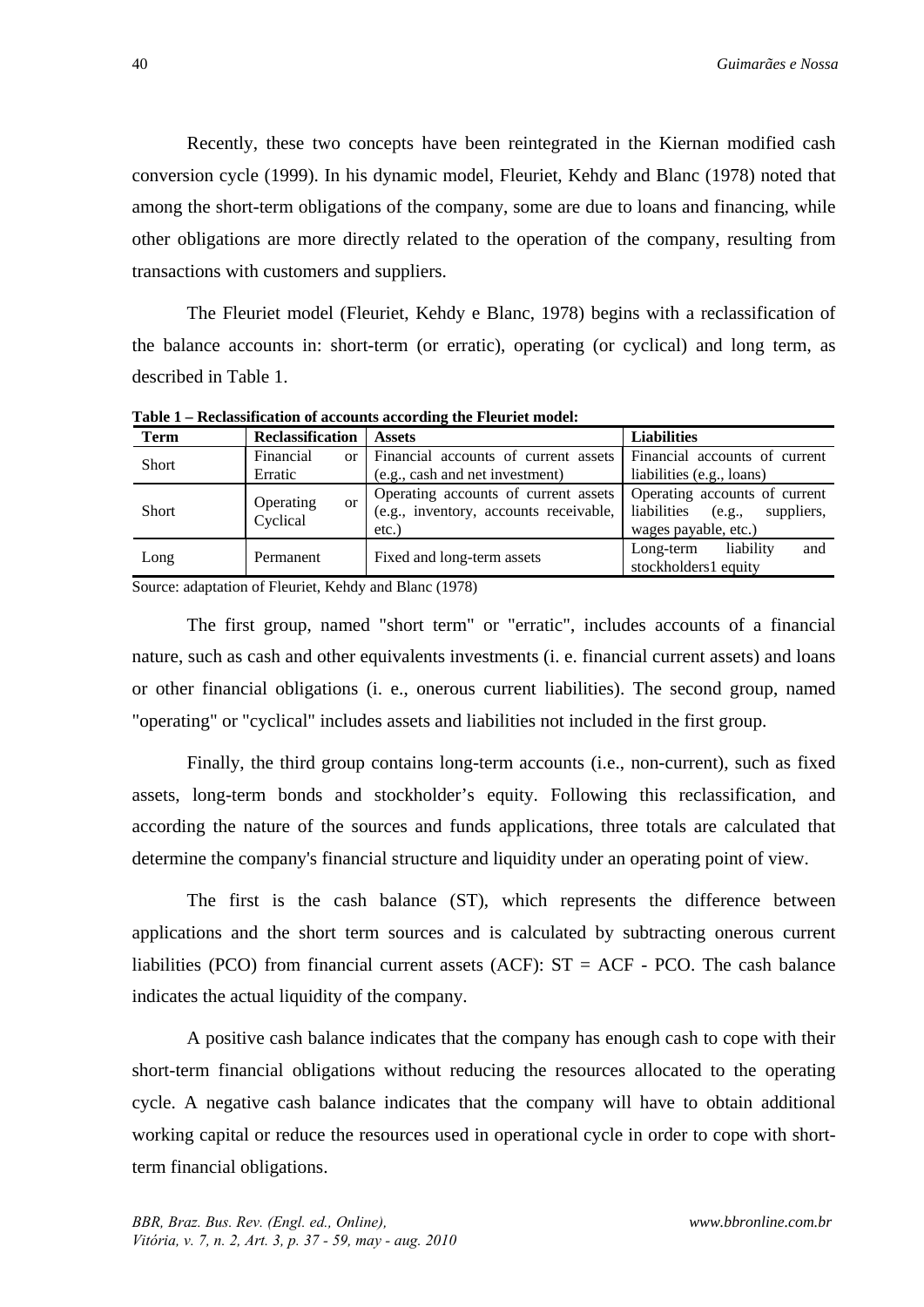The second total represents the working capital necessity (NCG), and is obtained by subtracting cyclical current liabilities (PCC) from cyclical current assets (ACC): NCG = ACC - PCC, or the difference between sources and applications of operating resources. The third total is working capital (CDG), be obtained by deducting current liabilities (PC) in current assets  $(AC)$ :  $CDG = AC - PC$ .



Image 1 – Graphic Summary of working capital in Fleuriet model Source: Prepared by the authors

This is equivalent to subtracting non-current assets (ANC) from non-current liabilities (PNC): CDG = PNC - ANC, since the difference between sources and applications is numerically equivalent to working capital.

Together, these three variables (i.e., CDG, ST, and NCG) form an accounting identity, in which the working capital (CDG) equals the sum of the cash balance (ST) and the needs of working capital (NCG):  $CDG = ST + NCG$ . Observe that variables can e negative or positive, depending on their behavior as a source or resources application.

This new identity reflects an accounting equilibrium on a financial point of view, in which the dynamics determines the way the firm finances its working capital, producing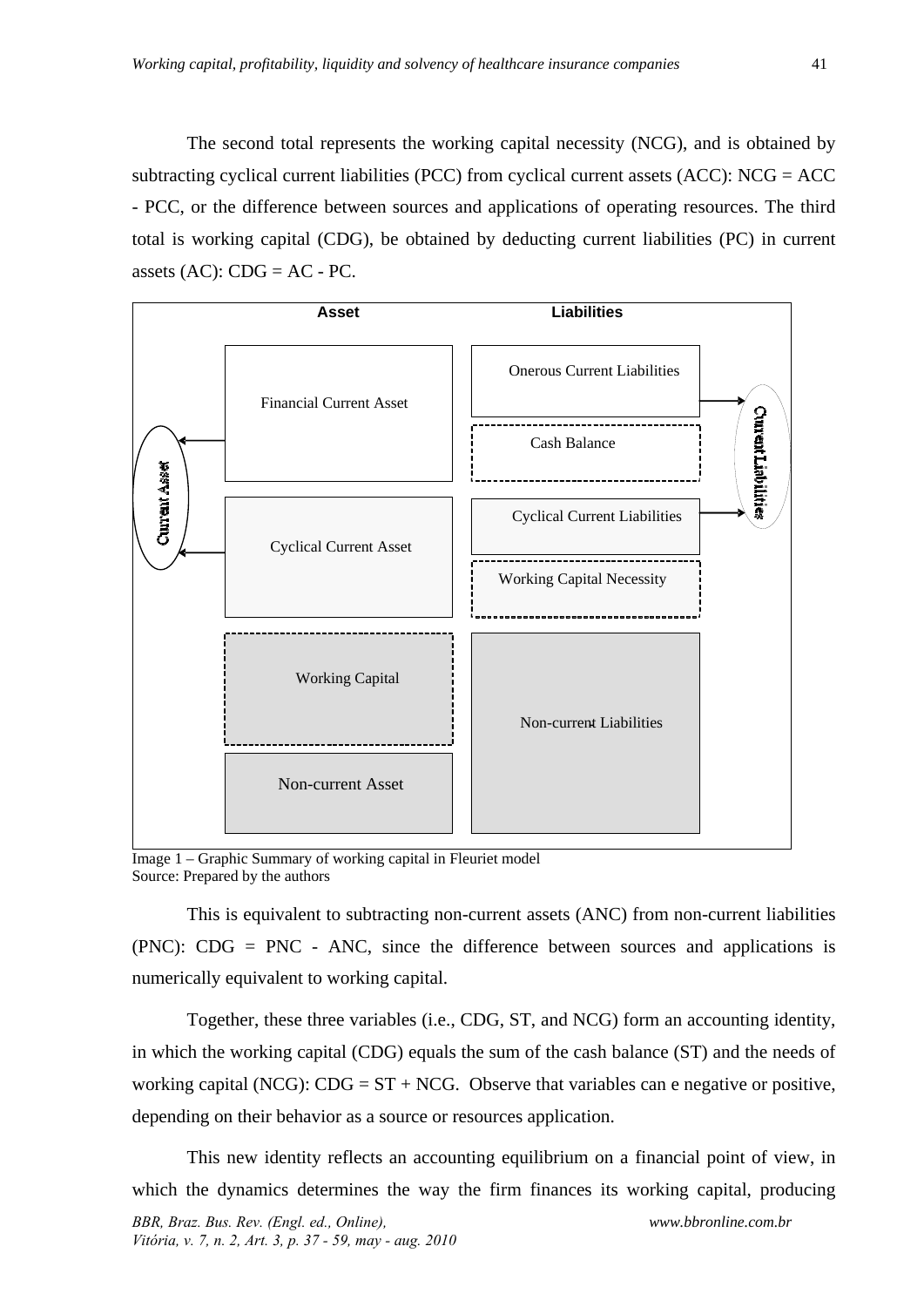different structures for financing working capital that reflect different equilibrium positions between sources and uses of short and long term funds. Fleuriet, Kehdy and Blanc (1978) highlighted four types of financial structures. Later, Braga (1991) showed that there were two more types (according to Table 2 and Image 2), resulting in a total of six types.

The four types of financial structure pointed by Fleuriet and his co-authors were orderable by financial strength or attractiveness (e.g., from best to worst), with each new type showing some deterioration in the financial structure. This direct correspondence no longer exists, since types V and VI pointed out by Braga (1991) were not as undesirable as Fleruiet's type IV.

Marques and Braga (1995), on the other hand, reaffirm the financial strength or attractiveness for each kind of working capital financing structure (see Table 2).

| <b>Type</b> | <b>Working capital</b><br>(CDG) | <b>Working capital</b><br><b>Necessity (NCG)</b> | <b>Cash Balance (ST)</b> | <b>Financial Status</b> |
|-------------|---------------------------------|--------------------------------------------------|--------------------------|-------------------------|
|             | $^{+}$                          |                                                  | $+$                      | Excellent               |
| П           | $^{+}$                          | $^{+}$                                           | $^{+}$                   | Strong                  |
| Ш           | $^{+}$                          | $^{+}$                                           | ۰                        | Insufficient            |
| IV          |                                 | $^{+}$                                           |                          | Bad                     |
| V           | -                               | -                                                | ٠                        | Very Bad                |
| VI          | -                               | $\overline{\phantom{0}}$                         | $+$                      | <b>High Risk</b>        |

**Table 2 – Types of financing structure and company's financial status** 

Keys: + indicates positive values (in this study, higher or equal to zero) - indicates negative values Source: Reproduced from Marques & Braga (1995)

The type I structure is seen as the strongest and most desirable (Braga, 1991; Marques e Braga, 1995). Type I observes positive working capital (i.e.: CDG  $\geq$  0) and better liquidity than the other five structures, with financial current assets (ACF) exceeding onerous current liabilities (PCO) (i.e., ACF  $\geq$  PCO, or ST  $\geq$  0), more than compensating the fact that cyclical current liabilities exceed cyclical current assets (i.e.,  $PCC \ge ACC$ , or  $NCG < 0$ ). Type II is described as a solid structure (Braga, 1991; Marques e Braga, 1995).

This type is, according Fleuriet, Kehdy and Blanc (1978), the most commonly found. This structure also has positive working capital, with financial assets exceeding onerous current liabilities, and cyclical current assets exceeding cyclical current liabilities.

Type III also observes a positive working capital, but the structure is considered as unsatisfactory because onerous current liabilities exceed financial current assets.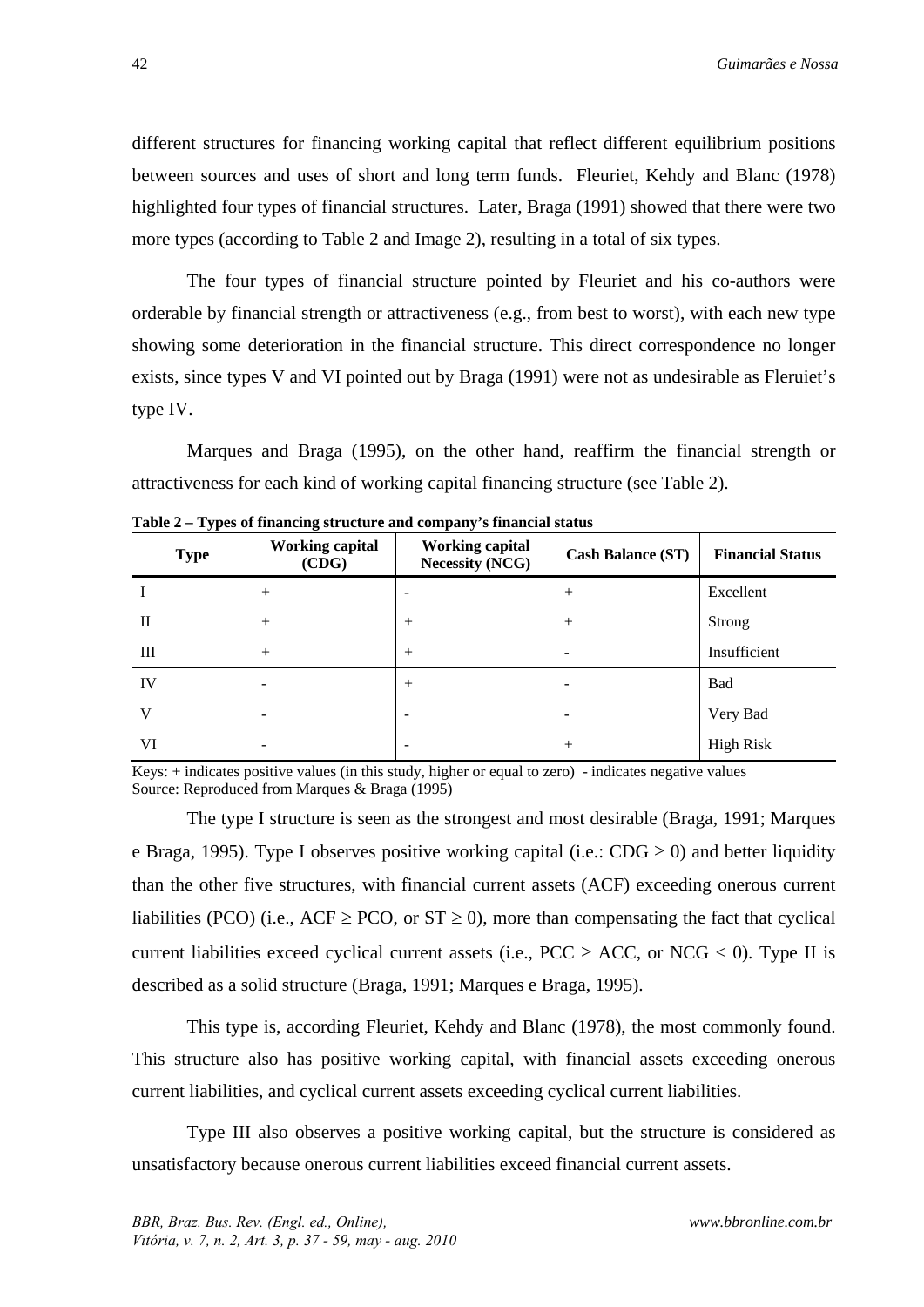This structure can be seen as transitory, as this unbalance can not be sustained in the long term. Therefore, it is expected that this structure be present in only a few companies. Type IV is described as the worst financial structure, in which cyclical current assets exceed cyclical current liabilities, but onerous current liabilities vastly exceed financial current assets, resulting in negative working capital.



**Image 2: Capital financing structure Fleuriet model**  Source: Prepared by the authors

Keys:

| <b>ACC</b> | $=$ Cyclical Current Assets (or Operating)      |
|------------|-------------------------------------------------|
| <b>ACF</b> | $=$ Financial Current Assets (or Erratic)       |
| <b>ANC</b> | $=$ Non-current Assets (or Long-term)           |
| CDG        | $=$ Working capital                             |
| <b>NCG</b> | $=$ Working capital Necessity                   |
| <b>PCC</b> | $=$ Cyclical Current Liabilities (or Operating) |
| <b>PCO</b> | $=$ Onerous Current Liabilities (or Erratic)    |
| <b>PNC</b> | $=$ Non-current Liabilities (or Long-term)      |
| $\sim$     | $\sim$ 1 $\sim$ 1                               |

 $ST = Cash Balance$ 

*BBR, Braz. Bus. Rev. (Engl. ed., Online), Vitória, v. 7, n. 2, Art. 3, p. 37 - 59, may - aug. 2010*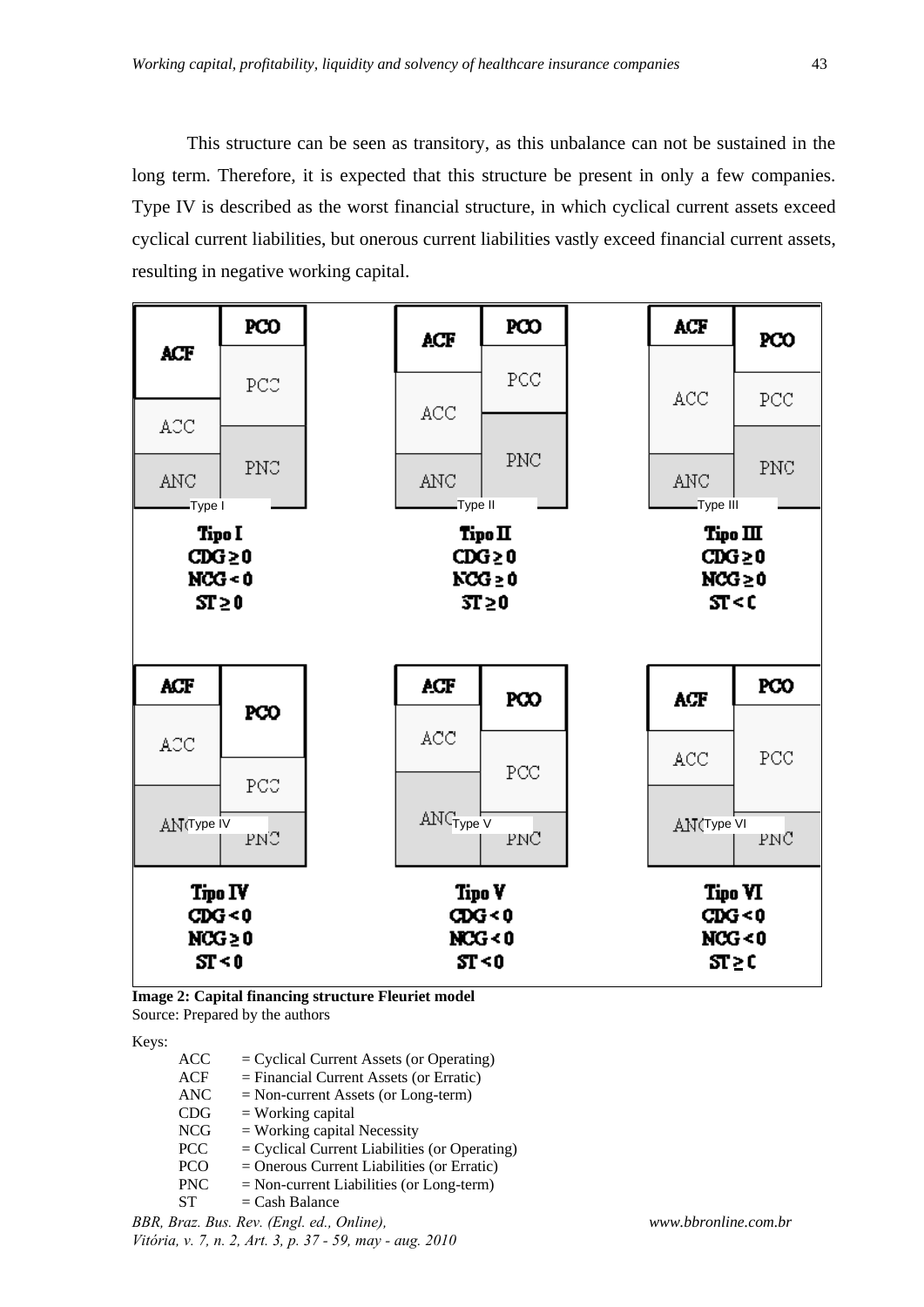Type V is described as a very bad, although better than type IV, in which onerous current liabilities exceed financial current assets and cyclical current liabilities exceed cyclical current assets, also resulting in negative working capital.Finally,Type VI is described as a structure of high risk, also showing negative working capital, with cyclical current liabilities exceeding cyclical current assets; however, financial current assets exceed onerous current liabilities.

 The typology presented in the Fleuriet model facilitates visualizing how working capital is financed, hence its popularity does not come as a surprise. The typology also allows us to compare the six structures of working capital financing, and provides practical guidance on which structure is preferable.

Therefore, given the wide use of the model in Brazil (Brasil, 2003; Medeiros, 2005), the empirical validation of the typology presented in Fleuriet model is necessary and timely. However, as there is an important trade-off between the two goals of the working capital management: profitability and liquidity (Smith, 1980), and strategies for the working capital management may significantly impact both the liquidity as the profitability of the company (Shin e Soenen, 1998), the analyzed typology should not be assessed exclusively in terms of liquidity.

Finally, as profitability and liquidity are, in the long term, related to the solvency of the company, a more complete assessment of the typology should involve three dimensions: profitability, liquidity and solvency.

Therefore, this study evaluated whether different structures of working capital financing are associated with different levels of profitability, liquidity and solvency, displaying the theoretical pattern (Braga, 1991; Marques e Braga, 1995): structure type I=excellent; II=good, III=unsatisfactory, IV=very bad, V=bad, and VI=high risk. Or, formally, structure type  $I > II > III > VI > V > IV$ .

Hypothesis 1. The profitability (profit) of the working capital financing structures follows the theoretical pattern: profit (I) > profit (II) > profit (III) > profit (VI) > profit (V) > profit (IV).

Hypothesis 2. The liquidity (net) of the working capital financing structures follows the theoretical pattern: net  $(I)$  > net  $(II)$  > net  $(III)$  > net  $(V)$  > net  $(V)$ .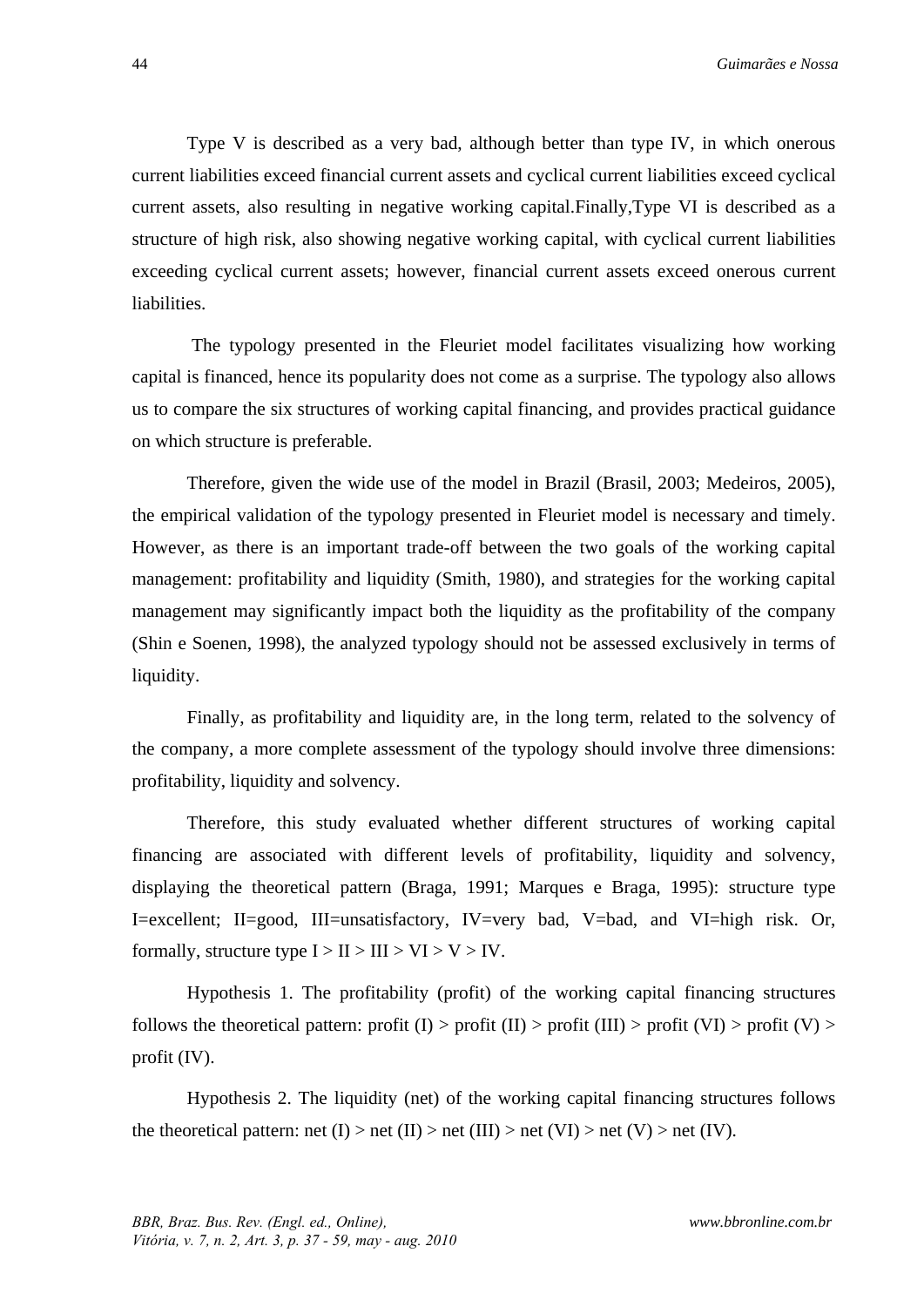Hypothesis 3. The solvency (solv) of the working capital financing structures follows the theoretical pattern: solv (I) > solv (II) > solv (III) > solv (VI) > solv (V) > solv (IV).

In this article, we perform an empirical analysis of alternative working capital financing structures in terms of solvency, liquidity, and profitability. Through analysis of variance, we test whether the sample used supports the theorized preference order of working capital financing structures (Braga, 1991; Marques e Braga, 1995): from best to worst financial position - types I, II, III , IV, V and VI.

# **3. METHODOLOGY**

This section describes the sample and environmental data collection, variables and procedures used in data analysis. The approach of this work is empirical-analytic, exploring collected data in order to test a theory.

### **3.1 Sample and environment**

We collected economic and financial information (ANS, 2007) for the year 2006 from healthcare insurance companies operating in the Brazilian market. It is noteworthy that health plan regulation increases the uniformity and comparability of the sample, through shared features such as identical chart of accounts and minimum coverage.

From this database, we selected healthcare insurance companies, not taking into account companies offering exclusively dental care insurance. This restriction was imposed in order to increase the comparability of cases in the sample. Before statistical analysis, data were inspected, in order to identify inconsistent and extreme values.

The first step was to reject the observations with inconsistent values (i.e., with errors in data inputs or signals that prevent calculation, for example: negative revenue or total assets different from total liabilities). Finally, extreme values were removed for each type of financial structure (i.e., Z score values above and below the median somewhat 1.5 times the value of inter-quartile range). Table 3 describes the resulting sample, which comprised 621 Brazilian healthcare insurance companies.

# **3.2 Variables**

This study uses four main constructs, namely: type of working capital financing structure, profitability, liquidity and solvency

# **3.2.1 Type of working capital financing structure (type)**

*BBR, Braz. Bus. Rev. (Engl. ed., Online), Vitória, v. 7, n. 2, Art. 3, p. 37 - 59, may - aug. 2010 www.bbronline.com.br*  Type indicates the working capital financing form, according to the detailed structures in Image 2. This variable is used as a factor in the analysis of variance and the operational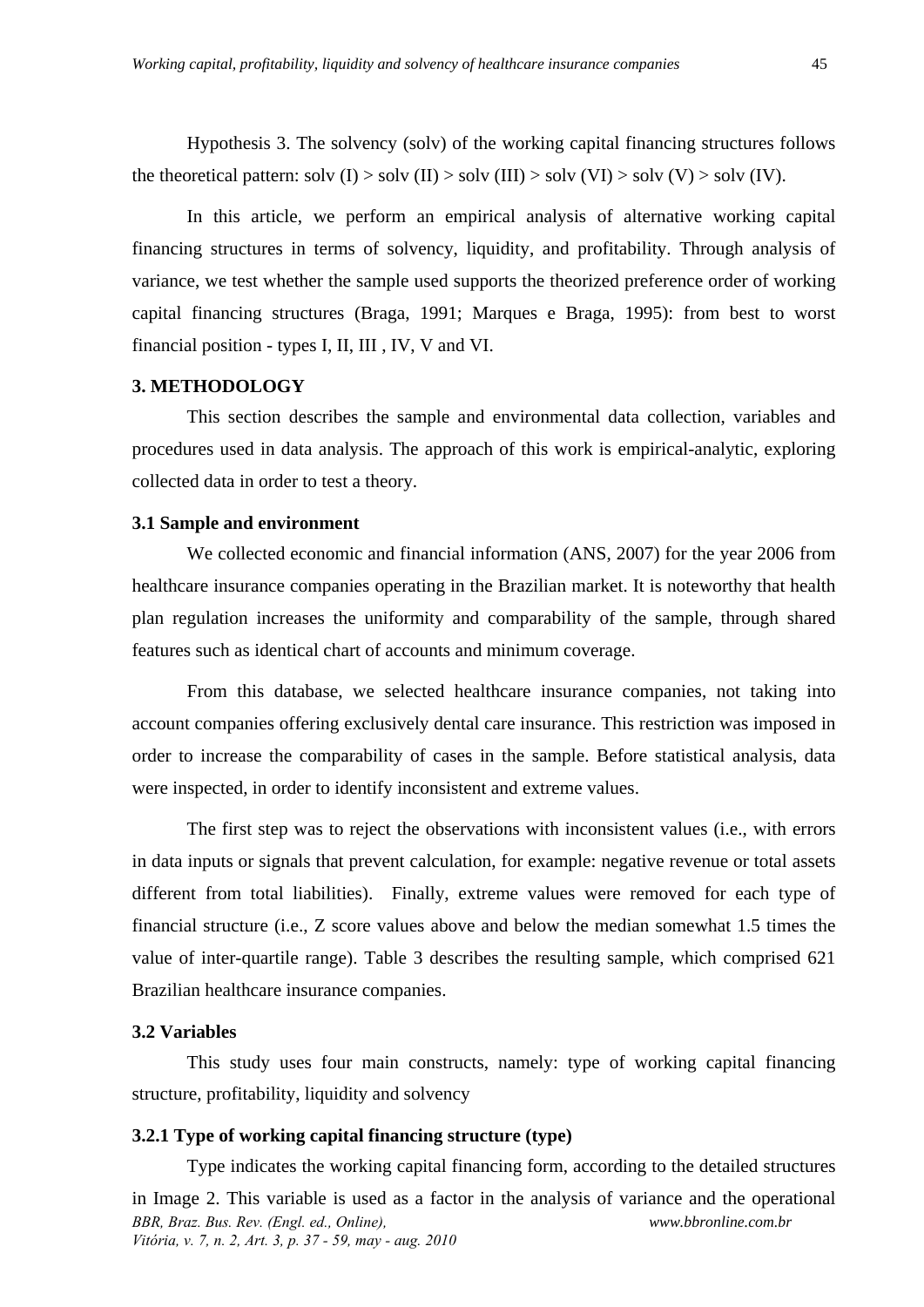definition follows the advanced or dynamic analysis model of working capital management (Fleuriet, Kehdy e Blanc, 1978; Braga, 1991).

|                                                    | <b>Type</b>  | N <sub>0</sub> | <b>Standard</b><br>Mean<br><b>Deviation</b> |        | <b>Standard</b> | Confidence Interval of<br>the Mean - 95%<br>Error |           |          | Max.     |
|----------------------------------------------------|--------------|----------------|---------------------------------------------|--------|-----------------|---------------------------------------------------|-----------|----------|----------|
|                                                    |              |                |                                             |        |                 | <b>Bottom Lim.</b>                                | Top Lim.  |          |          |
|                                                    | Ι            | 260            | 3.3607                                      | 1.9648 | 0.1219          | 3.1208                                            | 3.6007    | $-1.46$  | 7.99     |
|                                                    | $\mathbf{I}$ | 204            | 4.6016                                      | 2.3899 | 0.1673          | 4.2716                                            | 4.9315    | $-0.17$  | 10.71    |
|                                                    | Ш            | 30             | 1.4297                                      | 1.5394 | 0.2811          | 0.8549                                            | 2.0045    | $-1.36$  | 5.19     |
|                                                    | IV           | 7              | 0.3006                                      | 0.9763 | 0.3690          | $-0.6023$                                         | 1.2035    | $-0.82$  | 1.69     |
|                                                    | V            | 56             | $-1.6472$                                   | 1.9150 | 0.2559          | $-2.1600$                                         | $-1.1343$ | $-6.79$  | 1.96     |
| Solvency                                           | VI           | 64             | $-1.9742$                                   | 3.1502 | 0.3938          | $-2.7611$                                         | $-1.1873$ | $-11.70$ | 2.40     |
|                                                    | $\mathbf I$  | 260            | 0.0394                                      | 0.0420 | 0.0026          | 0.0343                                            | 0.0446    | $-0.07$  | 0.15     |
|                                                    | $\mathbf{I}$ | 204            | 0.0653                                      | 0.0730 | 0.0051          | 0.0552                                            | 0.0754    | $-0.05$  | 0.30     |
|                                                    | Ш            | 30             | 0.0159                                      | 0.0405 | 0.0074          | 0.0008                                            | 0.0311    | $-0.04$  | 0.14     |
|                                                    | IV           | $\overline{7}$ | 0.0056                                      | 0.0500 | 0.0189          | $-0.0406$                                         | 0.0519    | $-0.09$  | 0.06     |
| Profitability                                      | V            | 56             | $-0.0668$                                   | 0.1072 | 0.0143          | $-0.0955$                                         | $-0.0381$ | $-0.36$  | 0.05     |
|                                                    | VI           | 64             | $-0.0268$                                   | 0.0530 | 0.0066          | $-0.0400$                                         | $-0.0136$ | $-0.21$  | 0.02     |
|                                                    | Ι            | 260            | 0.1322                                      | 0.1317 | 0.0082          | 0.1161                                            | 0.1483    | $0.00\,$ | 0.88     |
|                                                    | $\mathbf{I}$ | 204            | 0.2832                                      | 0.4023 | 0.0282          | 0.2277                                            | 0.3387    | 0.02     | 2.93     |
|                                                    | Ш            | 30             | 0.2087                                      | 0.8621 | 0.1574          | $-0.1132$                                         | 0.5306    | 0.00     | 4.77     |
|                                                    | IV           | $\tau$         | $-0.0215$                                   | 0.0203 | 0.0077          | $-0.0403$                                         | $-0.0028$ | $-0.05$  | 0.00     |
|                                                    | V            | 56             | $-0.2864$                                   | 0.3155 | 0.0422          | $-0.3709$                                         | $-0.2019$ | $-1.22$  | $-0.01$  |
| orking capital Necessity / Working capital / Sales | VI           | 64             | $-0.1845$                                   | 0.4723 | 0.0590          | $-0.3025$                                         | $-0.0665$ | $-3.03$  | 0.00     |
|                                                    | $\bf{I}$     | 260            | $-0.0636$                                   | 0.1232 | 0.0076          | $-0.0787$                                         | $-0.0486$ | $-1.82$  | $0.00\,$ |
|                                                    | $\mathbf{I}$ | 204            | 0.0979                                      | 0.2275 | 0.0159          | 0.0665                                            | 0.1293    | 0.00     | 2.38     |
|                                                    | Ш            | 30             | 0.6608                                      | 3.0515 | 0.5571          | $-0.4786$                                         | 1.8002    | 0.01     | 16.81    |
|                                                    | IV           | $\overline{7}$ | 0.0256                                      | 0.0165 | 0.0062          | 0.0104                                            | 0.0408    | 0.01     | 0.05     |
|                                                    | V            | 56             | $-0.1853$                                   | 0.2377 | 0.0318          | $-0.2489$                                         | $-0.1216$ | $-1.10$  | $0.00\,$ |
| les                                                | VI           | 64             | $-0.2431$                                   | 0.5111 | 0.0639          | $-0.3708$                                         | $-0.1155$ | $-3.07$  | $-0.01$  |
|                                                    | $\mathbf{I}$ | 260            | 0.1959                                      | 0.2059 | 0.0128          | 0.1707                                            | 0.2210    | 0.01     | 2.42     |
|                                                    | $\rm _{II}$  | 204            | 0.1853                                      | 0.3127 | 0.0219          | 0.1421                                            | 0.2285    | $0.00\,$ | 2.63     |
|                                                    | Ш            | $30\,$         | $-0.4521$                                   | 2.1907 | 0.4000          | $-1.2701$                                         | 0.3659    | $-12.04$ | 0.00     |
|                                                    | IV           | $\tau$         | $-0.0471$                                   | 0.0334 | 0.0126          | $-0.0780$                                         | $-0.0162$ | $-0.10$  | $-0.01$  |
|                                                    | V            | 56             | $-0.1012$                                   | 0.1650 | 0.0221          | $-0.1453$                                         | $-0.0570$ | $-0.84$  | $0.00\,$ |
| Cash Balance / Sales                               | VI           | 64             | 0.0586                                      | 0.1459 | 0.0182          | 0.0222                                            | 0.0951    | 0.00     | 1.05     |

 **Table 3 – Description of statistic** 

Source: Prepared by the authors.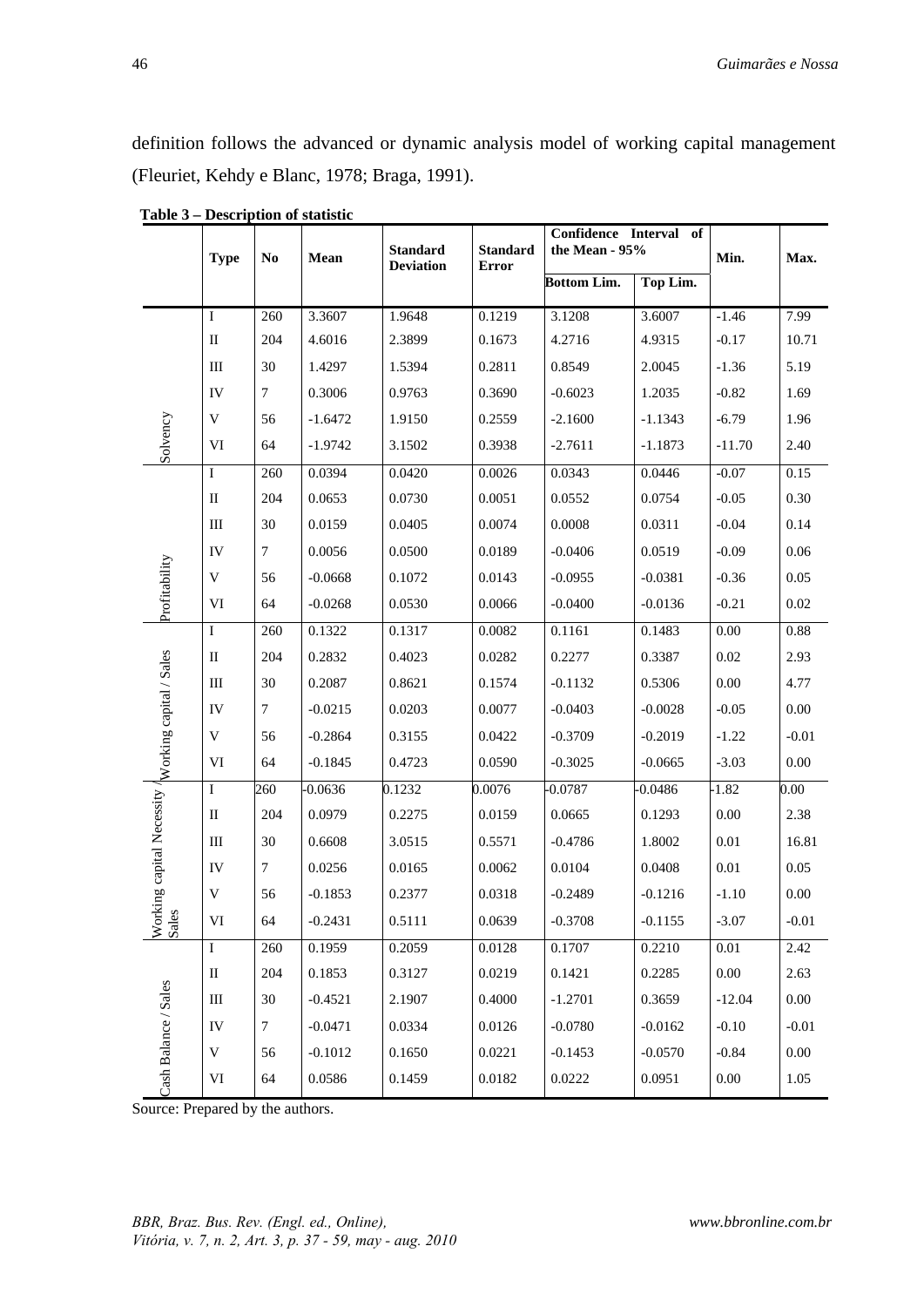#### **3.2.2 Profitability**

Profitability measures the company's ability to generate profit. A very common company's profitability measure is used in this study: the operating profit margin, obtained by dividing operating profit by total net sales. A feature of the operating margin is that it allows comparisons between companies of different sizes, possibly more accurately than other financial ratios such as return on assets and return on equity, mainly because the denominator revenues (i.e., in this case, insurance premium) is a far more representative and less biased indicator of the size of operation than total assets or total equity, especially in extreme cases of financial distress.

### **3.2.3 Liquidity**

Liquidity indicates the company's ability to meet its financial obligations in a timely manner, without affecting normal operation. It's a measure related to working capital and its financing. Algebraically, the relationship between working capital and liquidity (i.e., current ratio, which is the most commonly used liquidity ratio) can be checked through the formulas:

- Current Ratio  $=$  Current Assets / Current Liabilities
- Working capital  $=$  Current Assets  $-$  Current Liabilities

Liquidity and solvency are essential for healthcare insurance companies (D´Oliveira, 2006). Lack of liquidity means delays in honoring obligations with service providers. If this situation is sustained over a long period, the market is likely to be negatively impacted, eventually leading to - in the worst case - patients failing to receive needed care. Shulman and Cox (1985) noted that cash balance (ST) is a more accurate indicator of the actual liquidity of the company than well known liquidity ratios as current or quick ratio.

For this reason, we chose to measure liquidity in terms of working capital (CDG) and its components: cash balance (ST) and working capital necessity (NCG) - the three components of the working capital identity in the Fleuriet model. To allow the comparison of companies of different sizes, variables (i.e., CDG, NCG and ST) were divided by total net sales. Together, these variables also determine the type of working capital financing structure.

#### **3.2.4 Solvency**

*BBR, Braz. Bus. Rev. (Engl. ed., Online), Vitória, v. 7, n. 2, Art. 3, p. 37 - 59, may - aug. 2010 www.bbronline.com.br*  Solvency indicates the company's ability to repay their debts in a liquidation scenario. Unlike liquidity, solvency is related to both long and short term assets and liabilities. Briefly stated, measures of solvency assess what would happen if all assets were sold and converted into cash for payment of obligations. It is not useful just to calculate whether a company is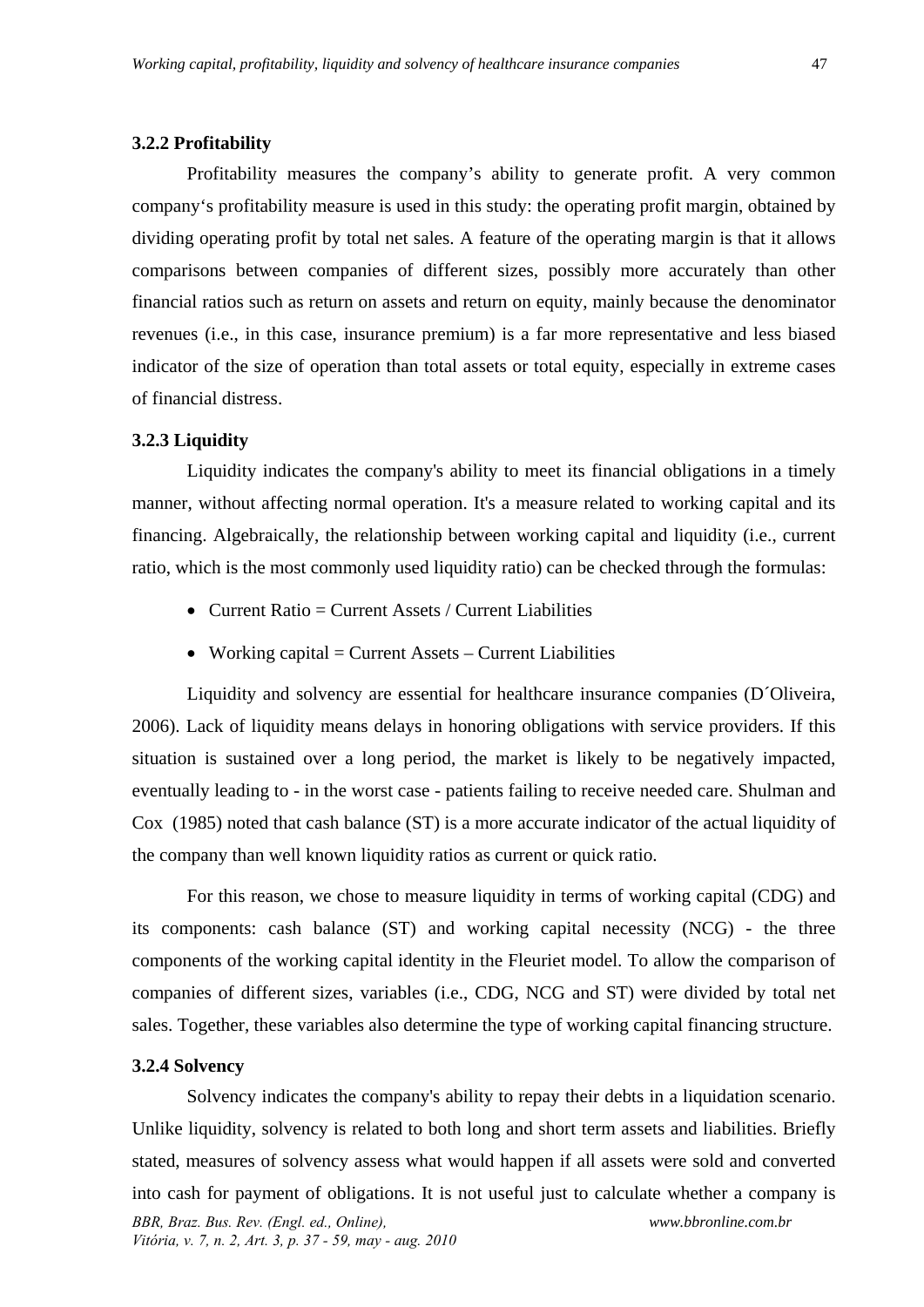solvent or insolvent. Instead, what we want is the ability to anticipate or predict the prospect of future insolvency, before the worsening financial difficulties and the company becomes insolvent.

This is exactly the purpose of insolvency prediction models, which can be based on different methodologies such as discriminant analysis, logistic regression, probit, neural networks etc. (Altman e Hotchkiss, 2006). A common feature of these methodologies is the rigorous treatment of variables in order to classify te status, or estimate the probability of future insolvency of the company. A widespread insolvency prediction model (Grice e Ingramb, 2001) is Altman's Z score (Altman, 1968; Altman, Haldeman e Narayanan, 1977; Altman, Baidya e Dias, 1979; Altman e Hotchkiss, 2006).

The pioneering model, originated more than forty years ago, applied discriminant analysis in order to predict future insolvency on the basis of accounting and financial data. In this study, we adopted the generic model for private companies, known as Z". The Z" model is calculated from the formula:  $Z'' = 6,56X_1 + 3,26X_2 + 6,72X_3 + 1,05X_4$ , where:  $X_1 =$  working capital / total assets;  $X_2$  = retained earnings / total assets;  $X_3$  = earnings before taxes and fees / total assets, and  $X_4$  = equity / total assets.

In the model, the values under 1,1 indicate a high risk of insolvency, and values higher than 2,6 indicate a low risk of insolvency, while values between 1,1 and 2,6 represent a gray area (i.e., uncertainty). No transformation is necessary to use the Z" score as a solvency measure because higher values of Z" scores indicate greater solvency and low values indicate insolvency. Table 4 shows that a number of distressed healthcare insurers (n.b.: it was used a convenience sample, for illustration only) could have been predicted by Altman's model Z".

| <b>Company</b> | <b>Reviewed Financial Statements</b> | $\mathbf{Z}^{,\bullet}$ | <b>Settlement Date</b> |
|----------------|--------------------------------------|-------------------------|------------------------|
|                | June/2002                            | $-3.01$                 | 12/23/2004             |
|                | December/2004                        | 1.08                    | 04/20/2006             |
|                | December /2002                       | $-32.03$                | 04/01/2005             |
|                | December /2001                       | $-22.57$                | 05/25/2006             |
| Е              | December /2002                       | 0.53                    | 10/19/2004             |
|                | December /2001                       | $-4.87$                 | 08/22/2005             |

**Table 4 – Examples of Altman z" application on healthcare insurance companies** 

Source: Prepared by the authors, from ANS data.

#### **3.3 Data Review**

*BBR, Braz. Bus. Rev. (Engl. ed., Online), Vitória, v. 7, n. 2, Art. 3, p. 37 - 59, may - aug. 2010 www.bbronline.com.br*  A simple analysis of variance of liquidity, solvency and profitability for different working capital financing structures was performed (i.e., a factor with six levels, referring to the types of structures theorized by Braga, 1991), to better understand the differences between the types of structure. ANOVA assumptions were observed, confirming the independence of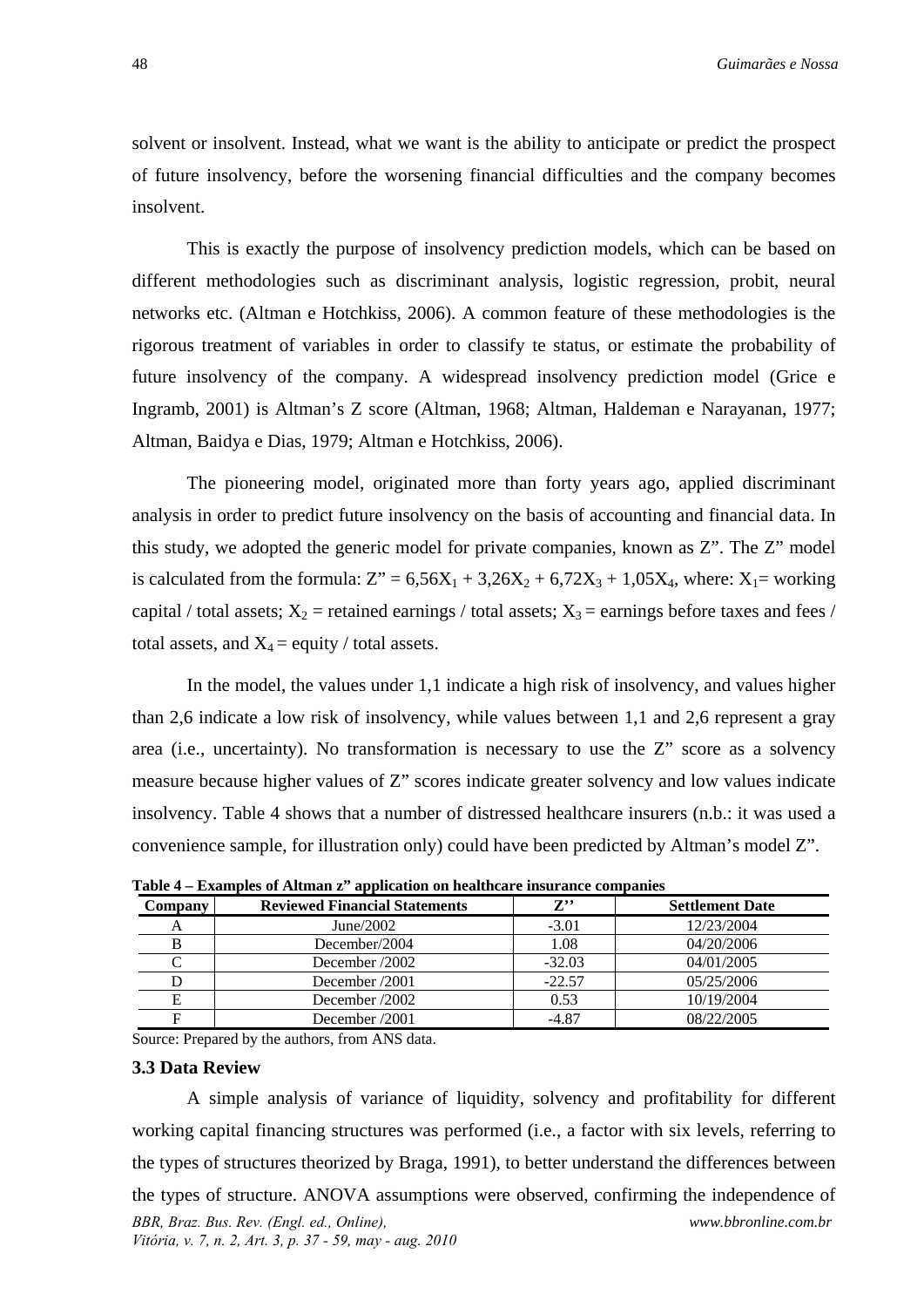observations and the absence of significant violations of normality (i.e., Kolmogorov-Smirnov). The sample violates, however, the assumption of homogeneity of variance, as indicated by the Levene test:  $F(5, 613)=16,947, p<0,001$ . Considering the size of the sample (n=621) and following the recommendation of Gliner and Morgan (2000, p. 229), we sought to confirm the results obtained from analysis of variance, using a nonparametric equivalent method for more than two groups: the H test of Kruskal-Wallis. The results are presented and discussed in the following sections.

# **4. RESULTS**

A simple analysis of variance (i.e., between-groups, univariate analysis) was conducted to explore the working capital financing structure impact on solvency (i.e., Z" score), profitability (i.e., operating profit margin) and liquidity (i.e., working capital / sales, working capital necessity / sales, cash balance / sales) of healthcare insurance companies.

The variables inspected showed statistically significant differences at  $p<0,001$  for the six types of working capital financing structure. ANOVA results are listed in Table 5. The variable regarding the insolvency showed a particularly strong impact (Cohen, 1988), as indicate by the high eta-squared (i.e.,  $\eta$ 2=0.53). The profitability represented by operating profit margin (i.e.,  $\eta$ 2=0.30) and the liquidity measured by working capital over net sales (i.e., 2=0.21) also indicated strong effects (Cohen, 1988).

|                 |                       | <b>Sum of Squares</b> | <b>Degrees of Freedom</b> | F         |
|-----------------|-----------------------|-----------------------|---------------------------|-----------|
| Insolvency      | <b>Between Groups</b> | 3394.132              | 5                         | 136.401*  |
| $\eta^2 = 0.53$ | Inside Groups         | 3060.660              | 615                       |           |
|                 | Total                 | 6454.793              | 620                       |           |
| Profitability   | <b>Between Groups</b> | 1.019                 | 5                         | 51.969*   |
| $\eta^2 = 0.30$ | <b>Inside Groups</b>  | 2.411                 | 615                       |           |
|                 | Total                 | 3.430                 | 620                       |           |
| CDG / Earnings  | <b>Between Groups</b> | 21.006                | 5                         | 32.945*   |
| $\eta^2 = 0.21$ | <b>Inside Groups</b>  | 78.425                | 615                       |           |
|                 | Total                 | 99.431                | 620                       |           |
| NCG / Sales     | <b>Between Groups</b> | 21.808                | 5                         | 8.822*    |
| $\eta^2 = 0.07$ | <b>Inside Groups</b>  | 304.042               | 615                       |           |
|                 | Total                 | 325.850               | 620                       |           |
| ST / Sales      | <b>Between Groups</b> | 15.356                | 5                         | $10.927*$ |
| $\eta^2 = 0.08$ | <b>Inside Groups</b>  | 172.857               | 615                       |           |
|                 | Total                 | 188.214               | 620                       |           |

**Table 5 – ANOVA results** 

\* significant, p<0.001

Source: Prepared by the authors.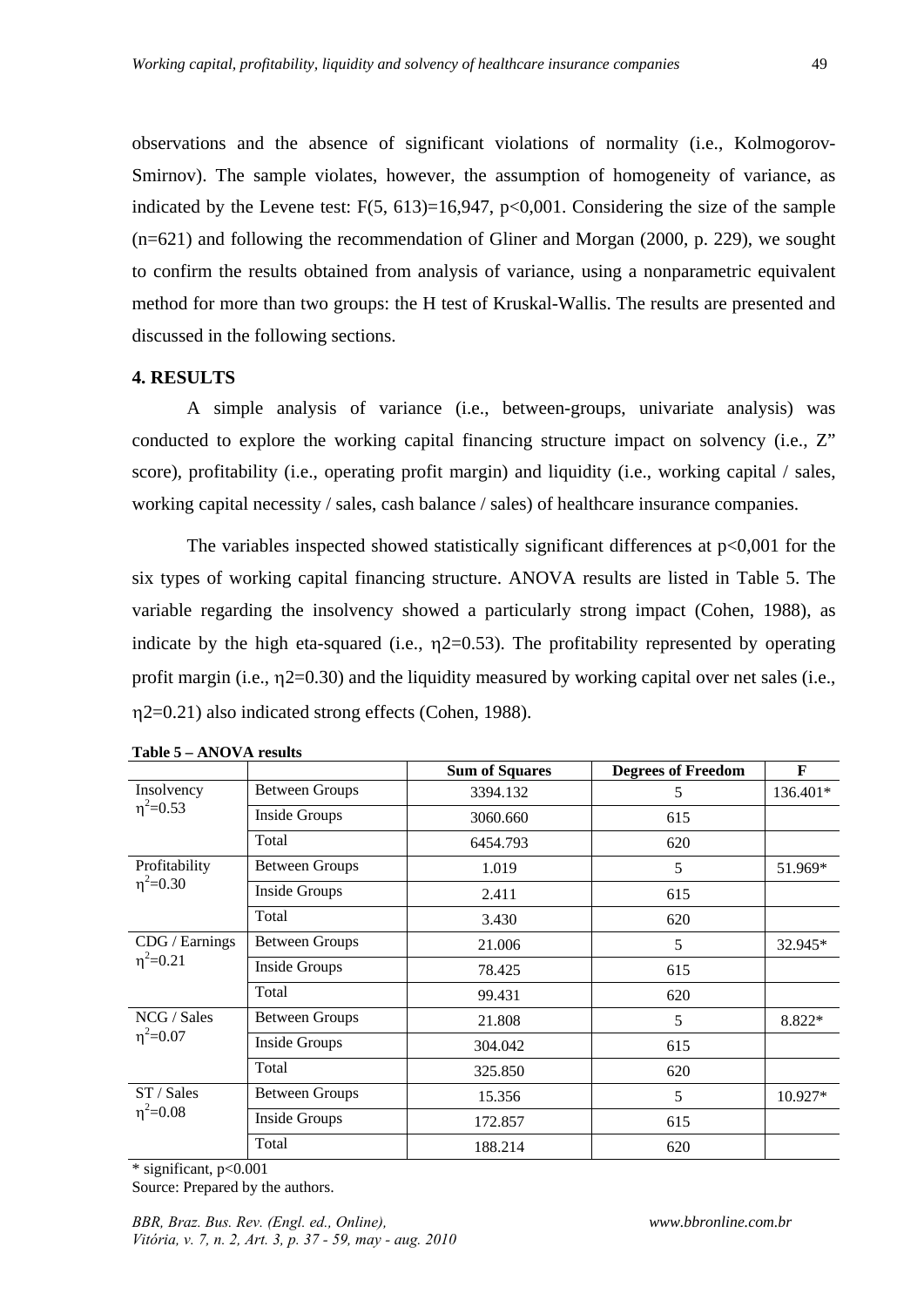|                |                                  |          | $\boldsymbol{2}$ | 3                            | $\overline{\mathbf{4}}$ | 5       | 6       |
|----------------|----------------------------------|----------|------------------|------------------------------|-------------------------|---------|---------|
|                | Solvency $(Z^{\prime})$          |          | $-1.24*$         | $1.93*$                      | $3.06*$                 | $5.01*$ | $5.33*$ |
| 1              | Profitability (Operating Margin) |          | $-0.03*$         | $0.02*$                      | 0.03                    | $0.11*$ | $0.07*$ |
|                | Liquidity (CDG / Net Sales)      |          | $-0.15*$         | $-0.08$                      | $0.15*$                 | $0.42*$ | $0.32*$ |
|                | Solvency $(Z^{\prime\prime})$    | $1.24*$  |                  | $3.17*$                      | $4.30*$                 | $6.25*$ | $6.58*$ |
| 2              | Profitability (Operating Margin) | $0.03*$  |                  | $0.05*$                      | 0.06                    | $0.13*$ | $0.09*$ |
|                | Liquidity (CDG / Net Sales)      | $0.15*$  | -                | 0.07                         | $0.30*$                 | $0.57*$ | $0.47*$ |
|                | Solvency $(Z^{\prime\prime})$    | $-1.93*$ | $-3.17*$         |                              | 112.91                  | $3.08*$ | $3.40*$ |
| 3              | Profitability (Operating Margin) | $-0.02*$ | $-0.05*$         | $\qquad \qquad \blacksquare$ | 0.01                    | $0.08*$ | $0.04*$ |
|                | Liquidity (CDG / Net Sales)      | 0.08     | $-0.07$          |                              | 0.23                    | $0.50*$ | 0.39    |
|                | Solvency $(Z^{\prime\prime})$    | $-3.06*$ | $-4.30*$         | $-112.91$                    |                         | $1.95*$ | $2.27*$ |
| $\overline{4}$ | Profitability (Operating Margin) | $-0.03$  | $-0.06$          | $-0.01$                      |                         | $0.07*$ | 0.03    |
|                | Liquidity (CDG / Net Sales)      | $-0.15*$ | $-0.30*$         | $-0.23$                      |                         | $0.26*$ | $0.16*$ |
|                | Solvency $(Z^{\prime\prime})$    | $-5.01*$ | $-6.25*$         | $-3.08*$                     | $-1.95*$                |         | 0.33    |
| 5              | Profitability (Operating Margin) | $-0.11*$ | $-0.13*$         | $-0.08*$                     | $-0.07*$                |         | $-0.04$ |
|                | Liquidity (CDG / Net Sales)      | $-0.42*$ | $-0.57*$         | $-0.50*$                     | $-0.26*$                |         | $-0.10$ |
|                | Solvency $(Z^{\prime\prime})$    | $-5.33*$ | $-6.58*$         | $-3.40*$                     | $-2.27*$                | $-0.33$ |         |
| 6              | Profitability (Operating Margin) | $-0.07*$ | $-0.09*$         | $-0.04*$                     | $-0.03$                 | 0.04    |         |

**Table 6 – ANOVA POST-HOC Contrasts** 

\* significant at level p<0.10

Source: Prepared by the authors

Separately, the two working capital components, working capital necessity / net sales (i.e.  $\eta$ 2=0.07) and the cash balance / net sales (i.e.,  $\eta$ 2=0.08), observed average intensity effects (Cohen, 1988). In order to validate the difference between groups, Games-Howell polynomial contrasts were performed, comparing each group with the others (see Table 6).

Liquidity (CDG / Net Sales)  $-0.32^*$   $-0.47^*$   $-0.39$   $-0.16^*$  0.10

**Table 7 –Results of KRUSKAL-WALLIS' H Test** 

|            | (Z''<br><b>Insolvency</b><br>score) | <b>Profitability</b><br>Profit<br>(Operating)<br><b>Margin</b> ) | CDG / Net   NCG<br><b>Sales</b> | <b>Net</b><br><b>Sales</b> | -ST<br>Net<br><b>Sales</b> |
|------------|-------------------------------------|------------------------------------------------------------------|---------------------------------|----------------------------|----------------------------|
| Chi-sauare | 322.572*                            | 181.068*                                                         | 347.500*                        | 465.869*                   | 311.306*                   |

\* significant, p<0.001, with 5 degrees of freedom. Source: Prepared by the authors

Tests showed significant differences for most contrasts (i.e.,  $p<0.10$ ) except between types III and IV and between types V and VI. As the sample violated the assumption of homogeneity of variance (Gliner and Morgan, 2000, p. 229), we followed the ANOVA with Kruskal-Wallis' H Test (also known as the Kruskal-Wallis One-Way Analysis of Variance by Ranks), which is the nonparametric equivalent of analysis of variance for three or more groups.

 Test results indicated that distributions of variables differ significantly (i.e., at level p <0.001) across the six types of working capital financing structure, corroborating the parametric ANOVA results.Pictures 3 to 5 show the confidence intervals of the means of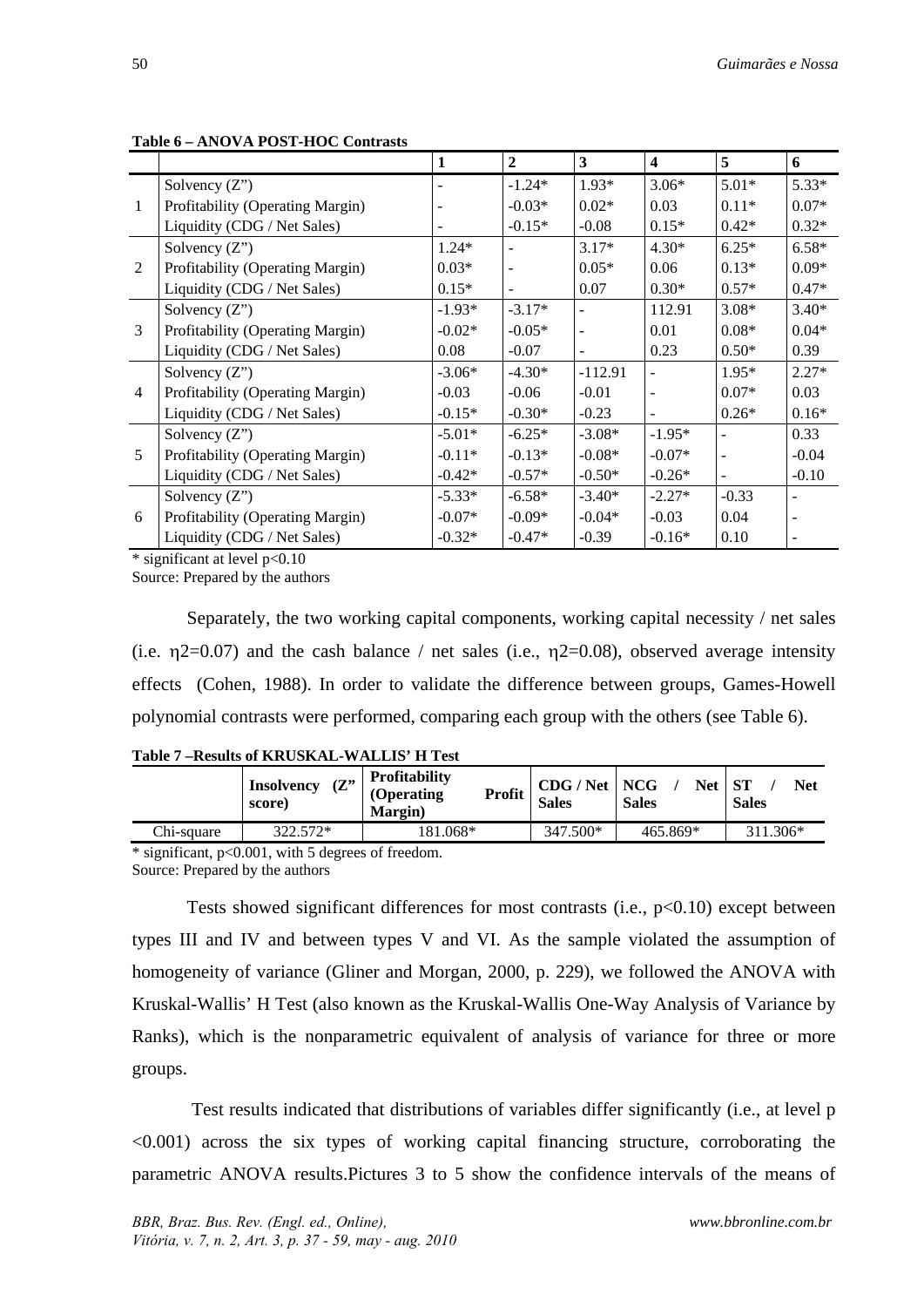

solvency, liquidity and profitability measures across the six types of working capital financing structures.

Image 3 – Mean solvency (95% confidence interval) of working capital financing structures Source: Prepared by the authors



Image 4 – Mean profitability (95% confidence interval) of working capital financing structures. Source: Prepared by the authors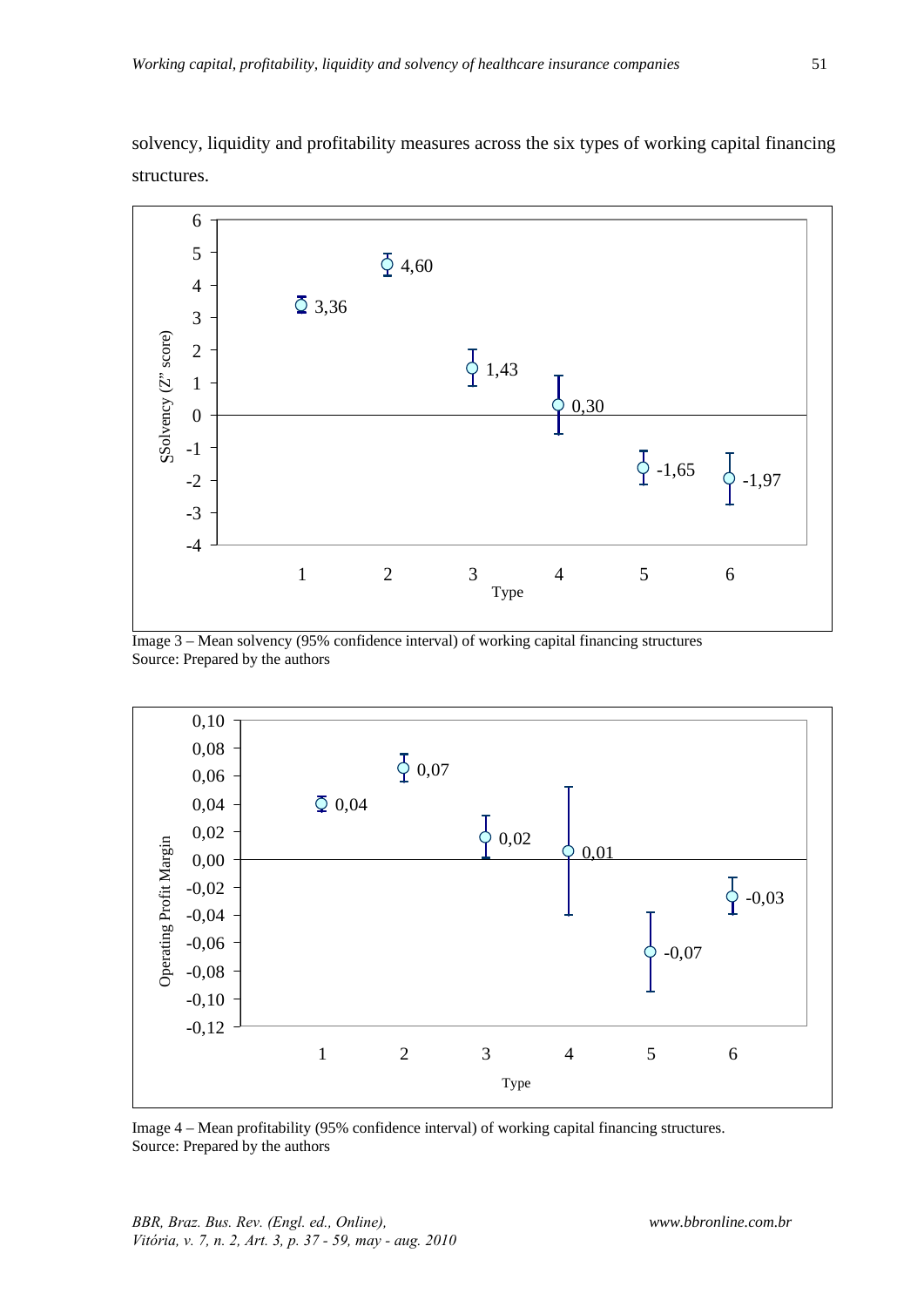

Image 5 – Mean working capital / net sales (95% conf. interval) of working capital financing structures. Source: Prepared by the authors

In terms of solvency (Image 3), contrary to the theorized (Braga, 1991; Marques e Braga, 1995), the type II presents a higher solvency than the type I. Moreover, the structure of type IV is higher than type V, without significant difference between the structures of the type V and VI. Considering the profitability (Image 4), the working capital financing structure of type II is also higher than type I. And once again, the structure of type V is lower than a structure of type IV.

In terms of liquidity (Image 5), measured by working capital over total net sales, we observe the same pattern: type II scores higher than type I, and type V scores lower than type IV, although not significantly different from type VI.

Briefly, the sample analyzed does not support the hypothesis that the working capital financing structure – when evaluated in terms of profitability, solvency and liquidity – exhibit the theorized preference order (Fleuriet, Kehdy e Blanc, 1978; Braga, 1991; Marques e Braga, 1995; Fleuriet, Kehdy e Blanc, 2003), that a structure of type I is the best, followed by a type II as the second best, III is unsatisfactory, type IV is the worst structure, type V is a bad structure, and structure VI is a high risk. Instead, empirical analysis shows that among the six types of working capital financing structure, type II is superior to type I in terms of liquidity, profitability and solvency. Moreover, our results indicate that among the six types of working capital financing structure, the type V is the worst; that is, lower than the type IV.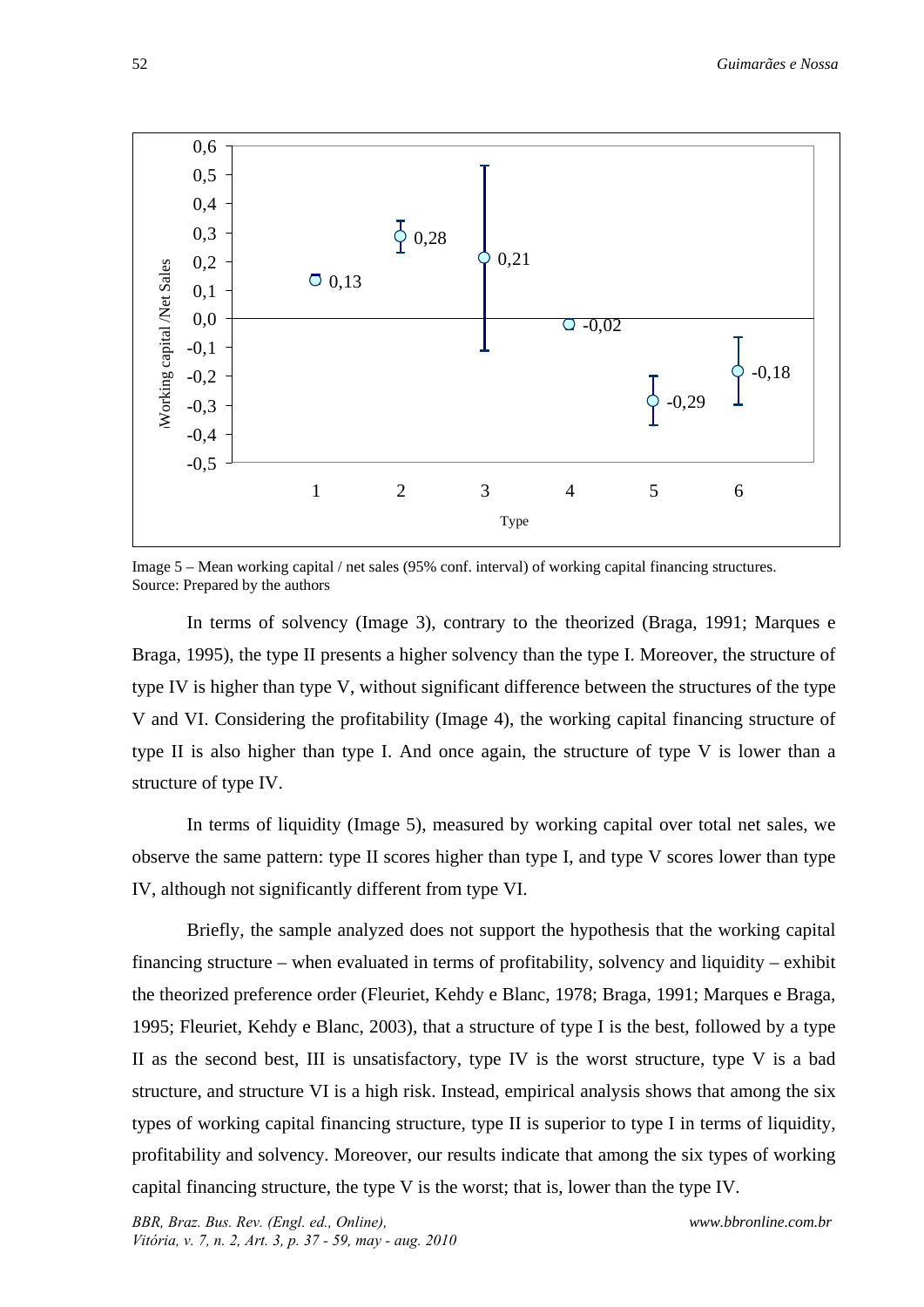#### **4.1 Discussion**

Our empirical results show inconsistencies in the analysis of the financial situation of the different working capital financing structures. Contrary to current theory (Braga, 1991; Marques e Braga, 1995), our analysis shows that type II structures present better profitability, liquidity and solvency scores than type I structures.

This is explained by the better match between assets and liabilities in the short term, both in financial and operational perspective. In terms of liquidity, the difference is small and non-significant. The mean cash balance of a type I firm is 19.59% of annual net sales, while for a type II firm it is 18.47%.

Similar inconsistencies exist in types IV, V and VI. Results indicate that type IV may not be the least desirable. Instead, this study suggests that type IV is possibly a transitional structure. The low number of cases showing this structure, as well as the behavior of profitability and solvency compared to types V and VI, support this argument. Although the type IV firm shows positive working capital necessity (i.e., NCG>0), short-term financial liabilities far exceed financial assets.

As onerous current liabilities cost more (i.e., than operating liabilities, in most cases), the type IV firm will probably seek to replace bank financing with operations (i.e., based on vendors/providers), becoming a type VI. This seems, in general, a rational practice since this source of funding tends to be cheaper. However, in some cases this is not a valid option for various reasons (e.g., lack of credit, low bargaining power of the company, market characteristics, etc.).

If the deficit is too large, this financial strategy might not be able to solve the company's problem permanently, although it may be useful in the short term. As the type IV structure tends to be transient, the company can restructure its debt and operations by taking more attractive forms (types I, II or III) or further deteriorate the situation to a type V.

The mean cash balance for a type IV firm represents -4.71% of net sales a year, which is not really as bad as that of a type V firm: -10.12%. So, type V scores, according to our results, lower than type IV. In fact, the analysis indicates that type V is the worst of the six structures, because its negative working capital comes from both financial and operational deficits (i.e., ST<0, NCG<0)Although there is no statistically significant difference between types V and VI, operationally, a type VI firm is not really as bad as a Type V firm, because it fares better financially.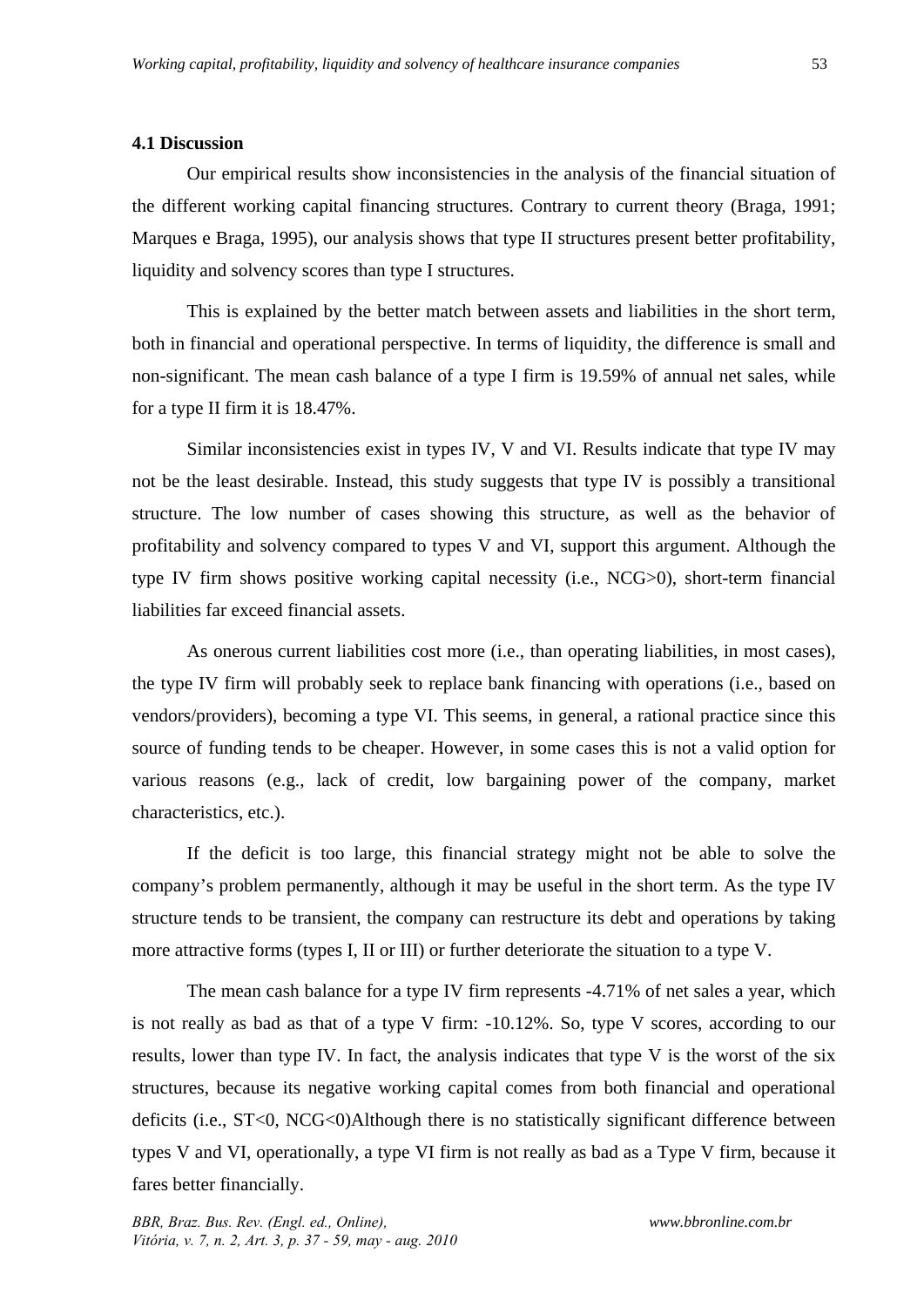This situation is also not sustainable in the long term, not only because equity is being eroded, but also because investors might seek better investment alternatives. If the operating imbalance does not occur due to new investments that might generate better results in the future, the company's survival may be at risk.

Despite these inconsistencies, our analysis suggests that the Fleuriet model can provide managers with a useful visualization of working capital financing structure of their businesses. However, inferences about what structures are to be preferred deserve greater scrutiny.

The analysis performed confirms that different working capital financing structures are associated with different levels of profitability, liquidity and solvency of healthcare insurance companies. However, empirical research does not corroborate the theorized order of preference (Braga, 1991; Marques e Braga, 1995).

Instead, an alternative order of preference is proposed, along with a list of relevant management considerations associated with each type of structure (see Table 8). In summary, our results show that type II firms – in which financial assets exceed financial liabilities, and operating assets exceed operating liabilities – are associated with higher levels of profitability, solvency and liquidity.

When investigating the source of discrepancies between our empirical results and the theoretical argument (Braga, 1991; Marques e Braga, 1995), it seems conceivable that the discrepancy arises from the fact that types I and II do not discriminate sufficiently the underlying funding structures.

Further analysis showed that types can be subdivided. The different sub-types create a more detailed typology comprising ten structures, as shown in Image 6. For example, type II, which in the sample showed superior performance can be divided into two subtypes: subtype II-A satisfies the type II criteria, but is essentially closer to Fleuriet's type I, while subtype II-B is closer to Type II as originally theorized.

The same effect occurs, for example, with types I, IV and V. Types I-A and I-B showed up with similar frequency. The same happened with the two varieties of type II. Among types IV and V, however, the occurrence of subtypes IV-B (i.e.,  $1/11$ ) and VB (i.e., 6 / 73) was infrequent, indicating that these structures might be transitory or even represent a terminal situation.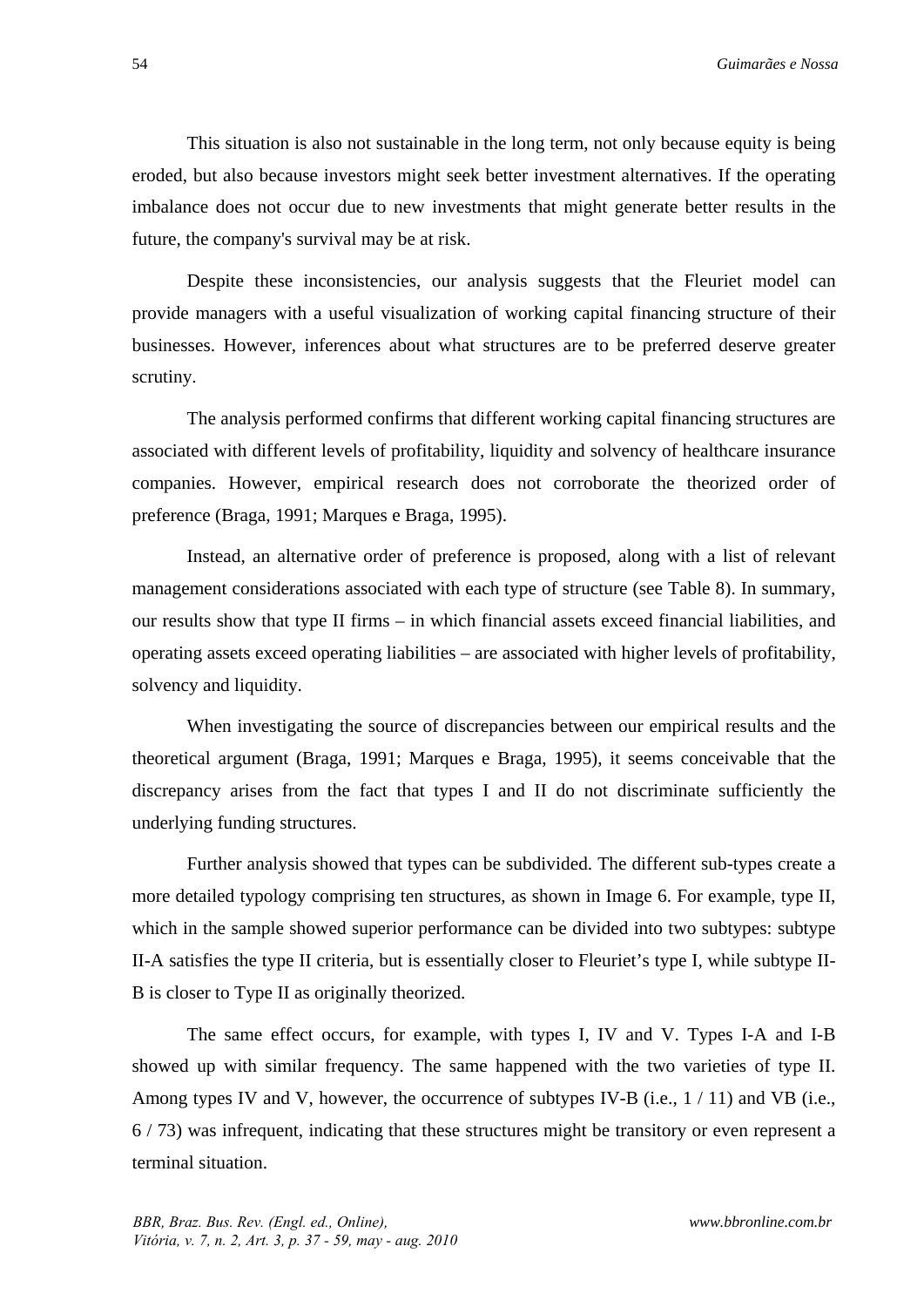| <b>Typ</b><br>e | <b>Working</b><br>capital (CDG) | <b>Working capital</b><br><b>Necessity (NCG)</b> | Cash<br><b>Balance</b><br>(NLB) | <b>Financial Status</b> |                      | <b>Managerial</b><br><b>Considerations</b>                    |
|-----------------|---------------------------------|--------------------------------------------------|---------------------------------|-------------------------|----------------------|---------------------------------------------------------------|
| I               | $+$                             |                                                  | $+$                             | ☺<br>☺                  | Good                 | Excessive<br>Liquidity?                                       |
| $\mathbf{I}$    | $+$                             | $+$                                              | $+$                             | ☺<br>☺<br>☺             | Very Good            | Excellent! Can it<br>be improved?                             |
| III             | $+$                             | $+$                                              |                                 | ☺                       | Risky                | Reduce financial<br>liabilities.                              |
| IV              |                                 | $+$                                              |                                 | ☺                       | <b>Bad and Risky</b> | Reduce financial<br>liabilities.<br>Improve<br>profitability. |
| V               |                                 |                                                  |                                 | ☺<br>☺<br>☺             | Very Bad             | Is the instability<br>temporary?<br>Is it possible to         |
| VI              |                                 |                                                  | $+$                             | ☺<br>☺                  | Bad                  | improve the<br>profitability and<br>attract new<br>investors? |

**Table 8 – Working capital financing structures revisited** 

+ indicate positive values (higher or equal zero)

indicate negative values

Source: Prepared by the authors

Regardless of the order of preference (i.e., as recommended by Braga and co-authors, or suggested in this article), the study indicates that relying on healthcare insurance companies with working capital financing structures types IV, V and VI requires special attention, because it is possible that the contract and the effective provision of services might be at risk if the adverse financial situation of the company is not reversed.

The results also suggest that the Fleuriet model can also be helpful in the economic regulation of the sector, allowing regulators to concentrate their attention in companies with poor working capital financing structures (i.e., types IV, V and VI, i.e. CDG<0).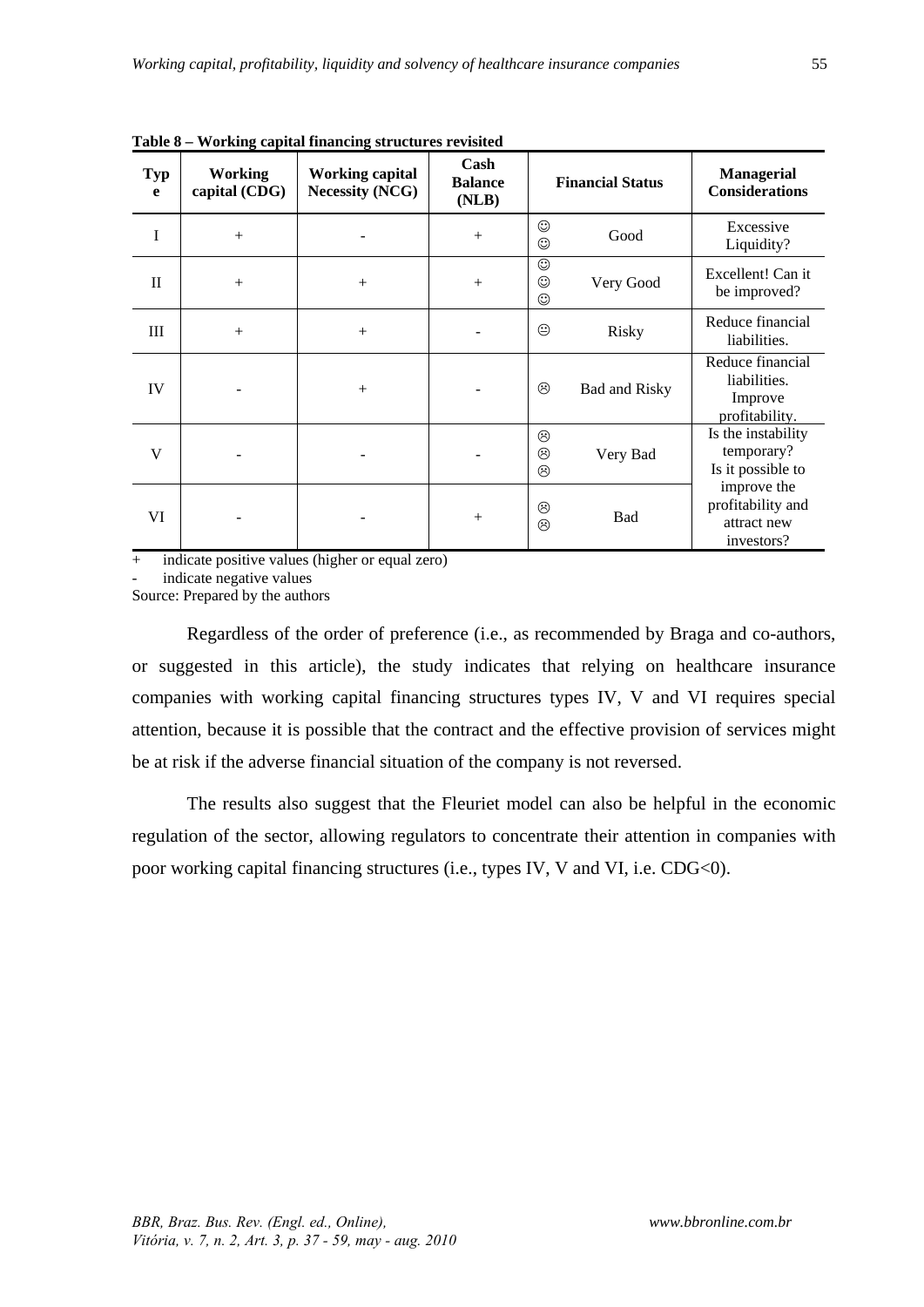|                                                                                                                                                            | PCO                                                                                                       |                                                                                                                                             | <b>PCO</b> |                                                          |                                                                                     | PCO                                      | ACF              | <b>PCO</b>                                                    | ACF        | PCO             |  |                                                            |
|------------------------------------------------------------------------------------------------------------------------------------------------------------|-----------------------------------------------------------------------------------------------------------|---------------------------------------------------------------------------------------------------------------------------------------------|------------|----------------------------------------------------------|-------------------------------------------------------------------------------------|------------------------------------------|------------------|---------------------------------------------------------------|------------|-----------------|--|------------------------------------------------------------|
| ACF                                                                                                                                                        | PCC                                                                                                       | ACF                                                                                                                                         | PCC        |                                                          | ACF                                                                                 | PCC                                      | ACC              | PCC                                                           | ACC        | PCC             |  |                                                            |
| ACType II-A<br>ANC                                                                                                                                         | PNC                                                                                                       | $\mathbb{AC}^\cap_{\mathbf{Type\ I\text{-}B}}$<br>ANC                                                                                       | PNC        |                                                          | ACType II-A<br>ANC                                                                  | PNC                                      | ANC              | Type II-B<br>PNC                                              | <b>ANC</b> | Type III<br>PNC |  |                                                            |
| Tipo I-A<br>$CDG \geq 0$<br>NCG < 0<br>$ST \geq 0$                                                                                                         |                                                                                                           | Tipo I-B<br>$CDG \geq 0$<br>NCG<0<br>$ST \geq 0$                                                                                            |            | Tipo II-A<br>$CDG \geq 0$<br>$NCS \geq 0$<br>$ST \geq 0$ |                                                                                     |                                          |                  | Tipo II-B<br>$CDG \geq 0$<br>$NCS \geq 0$<br>ST <sub>20</sub> |            |                 |  | Tipo $\mathbf H$<br>$CDG \geq 0$<br>$NCG \geq 0$<br>ST < 0 |
| $ACT \ge PC$                                                                                                                                               |                                                                                                           | ACF <pc< th=""><th></th><th></th><th colspan="2"><math>ACP \ge PC</math></th><th colspan="2">ACT<br/><br/> RCT</th><th></th><th></th></pc<> |            |                                                          | $ACP \ge PC$                                                                        |                                          | ACT<br><br>RCT   |                                                               |            |                 |  |                                                            |
| "TYPE IV-A                                                                                                                                                 |                                                                                                           | """"""""TYPE IV-B                                                                                                                           |            |                                                          |                                                                                     |                                          | <b></b> TYPE V-B |                                                               |            | TYPE VI         |  |                                                            |
| ACF                                                                                                                                                        |                                                                                                           | ACF                                                                                                                                         |            |                                                          | ACF                                                                                 | PCO                                      | ACF              |                                                               | ACF        | PCO             |  |                                                            |
| ACC                                                                                                                                                        | PCO<br>PCC                                                                                                | ACC                                                                                                                                         | PCO        |                                                          | ACC                                                                                 | PCC                                      | ACC              | <b>RCO</b>                                                    | ACC        | PCC             |  |                                                            |
| <b>ANC</b>                                                                                                                                                 | PNC                                                                                                       | ANC                                                                                                                                         | PCC<br>PNC |                                                          | ANC                                                                                 | PNC                                      | ANC              | PCC<br>PNC                                                    | <b>ANC</b> | PNC             |  |                                                            |
|                                                                                                                                                            | Tipo IV-B<br>Tipo IV-A<br>CDG < 0<br>CDG <sub>0</sub><br>$NCG \geq 0$<br>$NCS \geq 0$<br>ST < 0<br>ST < 0 |                                                                                                                                             |            | Tipo V-A<br>CDG < 0<br>NCG<0<br>ST < 0                   |                                                                                     | Tipo Y-B<br>CDG < 0<br>NCG < 0<br>ST < 0 |                  | Tipo VI<br>CDG < 0<br>NCG < 0<br>ST <sub>20</sub>             |            |                 |  |                                                            |
| PCO <ac< th=""><th></th><th>PCO≥AC</th><th></th><th></th><th>PCO<ac< th=""><th></th><th></th><th>PCO<sub>2</sub>AC</th><th></th><th></th></ac<></th></ac<> |                                                                                                           | PCO≥AC                                                                                                                                      |            |                                                          | PCO <ac< th=""><th></th><th></th><th>PCO<sub>2</sub>AC</th><th></th><th></th></ac<> |                                          |                  | PCO <sub>2</sub> AC                                           |            |                 |  |                                                            |

#### **Image 6 – Sub-types of Fleuriet model**

Source: Prepared by the authors

Keys:

| AC         | $=$ Current Assets $=$ ACF + ACC                |
|------------|-------------------------------------------------|
| <b>ACC</b> | $=$ Cyclical Current Assets (or Operating)      |
| <b>ACF</b> | $=$ Financial Current Assets (or Erratic)       |
| <b>ANC</b> | $=$ Non-current Assets (or Long-term)           |
| CDG        | $=$ Working capital                             |
| <b>NCG</b> | $=$ Working capital Necessity                   |
| PC.        | $=$ Current Liabilities $=$ PCO + PCC           |
| <b>PCC</b> | $=$ Cyclical Current Liabilities (or Operating) |
| <b>PCO</b> | $=$ Onerous Current Liabilities (or Erratic)    |
| <b>PNC</b> | $=$ Non-current Liabilities (or Long-term)      |
| SТ         | $=$ Cash Balance                                |

*BBR, Braz. Bus. Rev. (Engl. ed., Online), Vitória, v. 7, n. 2, Art. 3, p. 37 - 59, may - aug. 2010*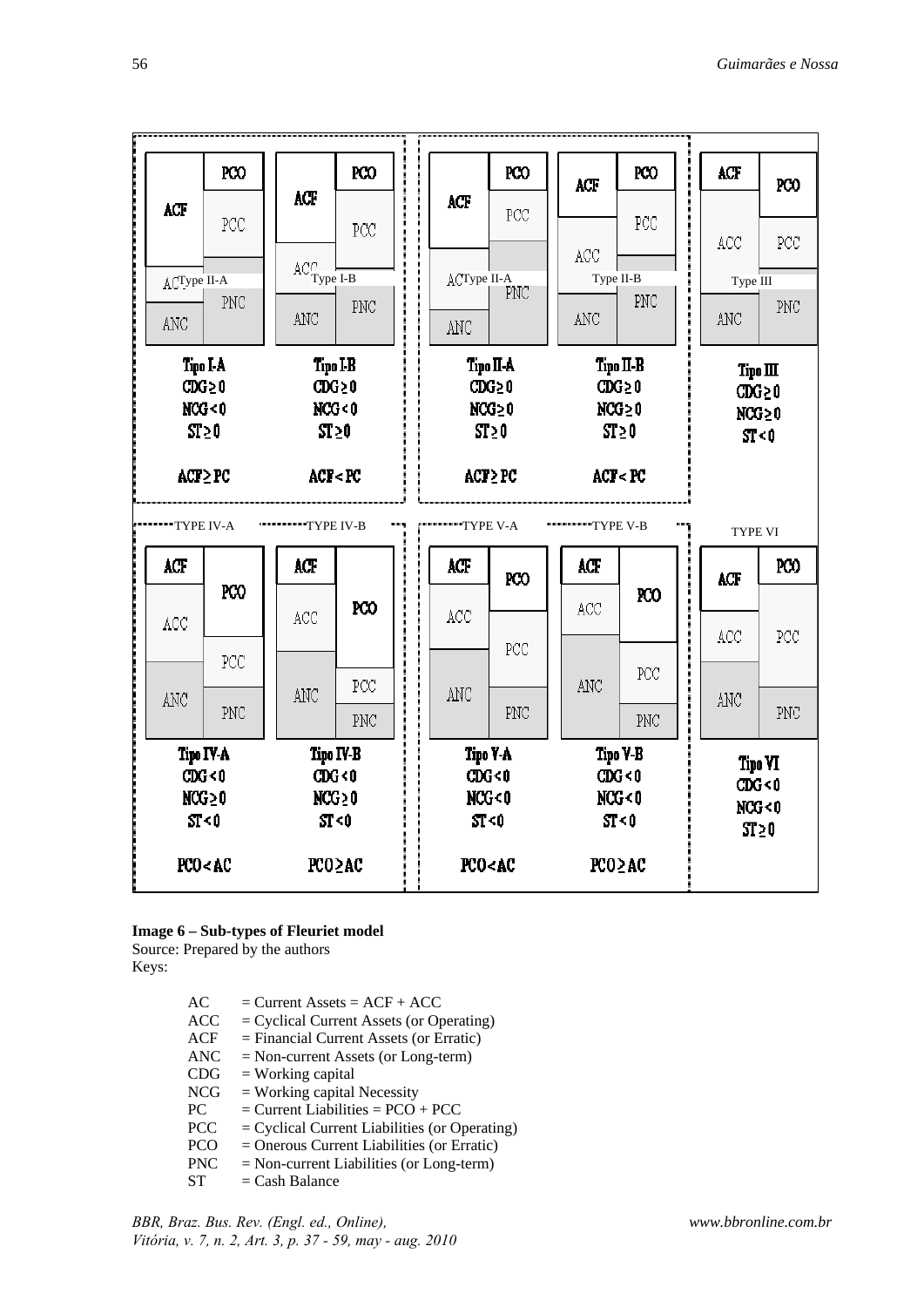#### **5. CONCLUSION**

Among the most important strategic decisions of managers are those involving the financing of the company (Barton e Gordon, 1987). Nevertheless, organizational research has produced few works in this area (Mizruchi e Stearns, 1994). This study supports the notion that effective management of working capital is important for the financial health of healthcare insurers.

The integration of strategic planning to the capital budget process, with special attention to alternative working capital financing structures, may be useful for companies of all sizes and should not be restricted to large corporations, deserving greater attention from organizational researchers and practitioners.

It is significant that this study is limited to healthcare insurance companies. It is hoped that future work may extend or replicate this work in a sample covering multiple sectors of the economy in order to verify whether our findings are generalizable, and evaluate the usefulness of the subtypes identified in this study, elaborating its theoretical and practical implications.

The results presented in this article are empirical evidence with academic and practical implications. Academically, the results help to clarify some concepts that may have been taken in error, in the current literature on the attractiveness of each working capital financing structure (Braga, 1991; Marques e Braga, 1995), when viewed from the perspective of profitability, liquidity and solvency. Also, this study suggests that components of the dynamic model of Fleuriet may be important variables in the development and refinement of insolvency prediction models.

For regulators and policymakers, this study indicates that the models presented (i.e., Fleuriet for working capital management and Altman's Z" score for insolvency prediction) can be useful tools for economic and financial regulation.

One potential application would be the focus of regulatory presence in companies with weaker working capital structures or at high risk of insolvency, something highly desirable when we consider that regulatory agencies often have a limited number of qualified specialists to perform the economic-financial analysis for a large number of regulated companies.

*BBR, Braz. Bus. Rev. (Engl. ed., Online), Vitória, v. 7, n. 2, Art. 3, p. 37 - 59, may - aug. 2010 www.bbronline.com.br*  Finally, for managers, the results reaffirm the importance of efficient working capital management, and show that the model developed by Fleuriet, Kehdy and Blanc can be a useful tool in visualizing, understanding and planning of the capital needs of their companies.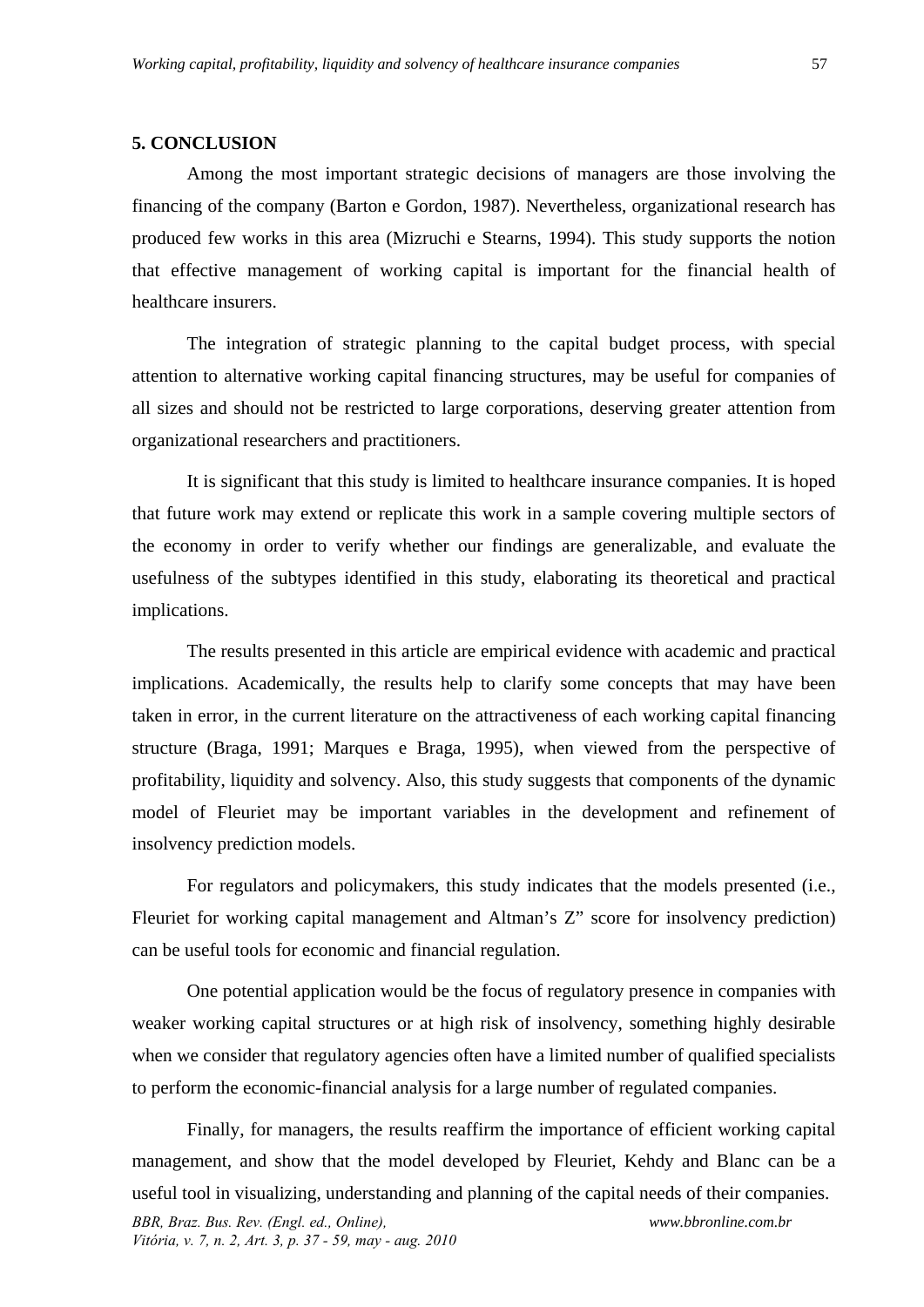# **6. REFERENCES**

ALTMAN, E. I. Financial ratios, discriminant analysis and the prediction of corporate bankruptcy. **Journal of Finance,** v. 23, n. 4, p. 589, 1968.

ALTMAN, E. I; BAIDYA, T. K. N.; DIAS, L. M. R. Assessing potential financial problems for firms in Brazil. **Journal of International Business Studies,** v. 10, n. 2, p. 9, 1979.

ALTMAN, E. I; HALDEMAN, R. G.; NARAYANAN, P. Zeta TM analysis. **Journal of Banking & Finance,** v. 1, n. 1, p. 29-54, 1977.

ALTMAN, E. I; HOTCHKISS, E. **Corporate financial distress and bankruptcy**: predict and avoid bankruptcy, analyze and invest in distressed debt. 3. ed. Hoboken, NJ: John Wiley & Sons, Inc., 2006.

ALVES, S. L. Eficiência das operadoras de planos de saúde. **Revista Brasileira de Risco e Seguro,** v. 4, n. 8, p. 87-112, 2008.

ANS. Agência Nacional de Saúde. **Anuário ANS**: aspectos econômico-financeiros das operadoras de planos de saúde: 2006. Rio de Janeiro: Agência Nacional de Saúde Suplementar, 2007.

BARTON, S. L.; GORDON, P. J. Corporate strategy: useful perspective for the study of capital structure? **The Academy of Management Review,** v. 12, n. 1, p. 67-75, 1987.

BRAGA, R. Análise avançada do capital de giro. **Caderno de Estudos**, FIPECAFI, v. 3, 1991.

BRASIL, H. V. Posfácio. In: FLEURIET, M. J.;KEHDY, R.; BLANC, G. **O Modelo Fleuriet**: a dinâmica financeira das empresas brasileiras. Rio de Janeiro: Elsevier, 2003. Cap. Posfácio. p.165.

COHEN, J. **Statistical power analysis for the behavioral sciences**. 2. ed. Hillsdale, NJ: Lawrence Erlbaum Associates, 1988.

COLLINS, G. W. Analysis of working capital. **The Accounting Review,** v. 21, n. 4, p. 430- 441, 1946.

D´OLIVEIRA, N. V. L. C. **Mercados de seguros**: solvência, riscos e eficácia regulatória. Rio de Janeiro: Funenseg, 2006. 164 p.

FLEURIET, M. J. Fleuriet's rebuttal to "questioning Fleuriet's model of working capital management on empirical grounds". **SSRN Working Paper**, 2005.

FLEURIET, M. J.; KEHDY, R.; BLANC, G. **A Dinâmica financeira das empresas brasileiras**. Belo Horizonte: Fundação Dom Cabral, 1978.

FLEURIET, M. J. **O Modelo Fleuriet**: a dinâmica financeira das empresas brasileiras. Belo Horizonte: Campus; Fundação Dom Cabral (FDC), 2003.